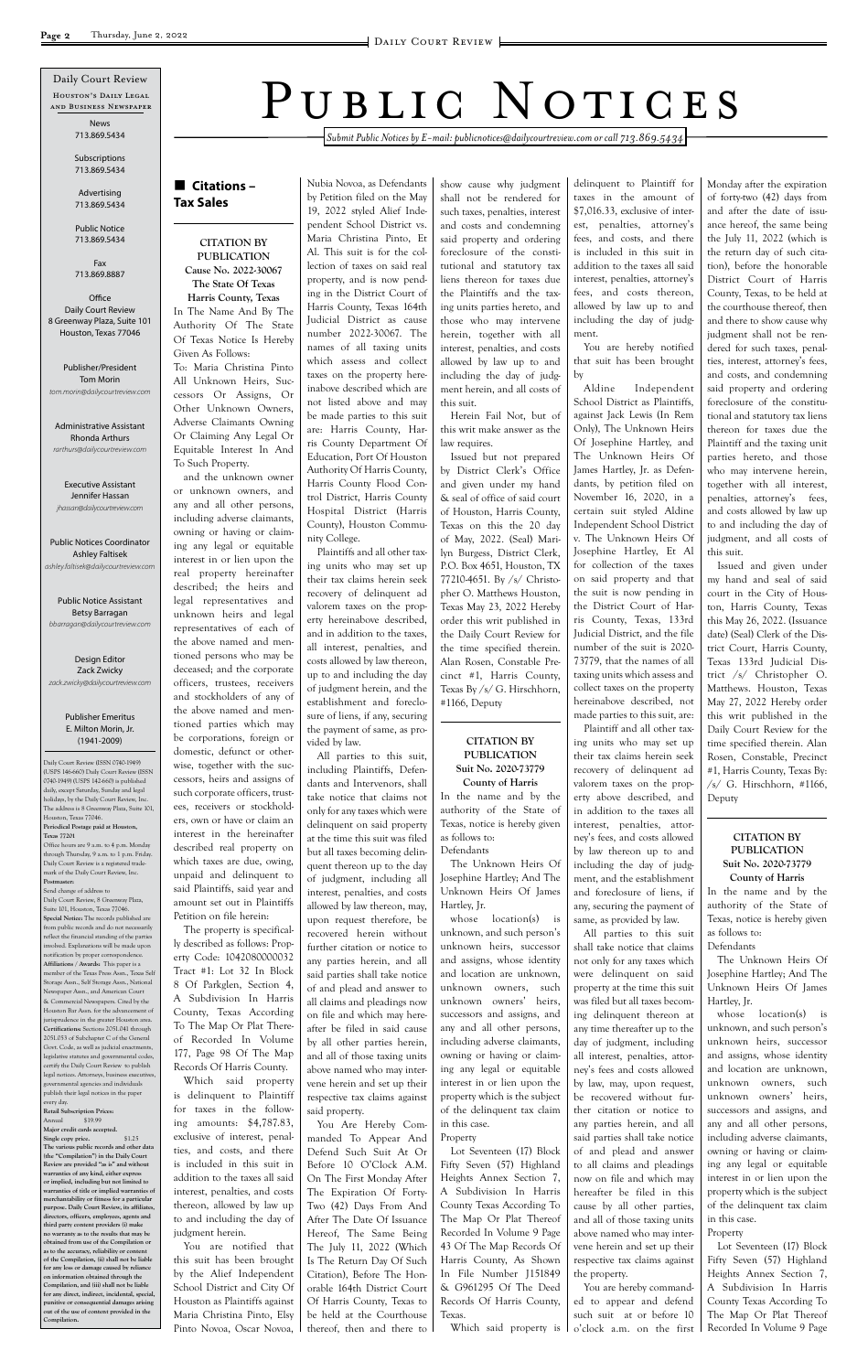43 Of The Map Records Of Harris County, As Shown In File Number J151849 & G961295 Of The Deed Records Of Harris County, Texas.

Which said property is delinquent to Plaintiff for taxes in the amount of \$7,016.33, exclusive of interest, penalties, attorney's fees, and costs, and there is included in this suit in addition to the taxes all said interest, penalties, attorney's fees, and costs thereon, allowed by law up to and including the day of judgment.

You are hereby notified that suit has been brought by

Aldine Independent School District as Plaintiffs, against Jack Lewis (In Rem Only), The Unknown Heirs Of Josephine Hartley, and The Unknown Heirs Of James Hartley, Jr. as Defendants, by petition filed on November 16, 2020, in a certain suit styled Aldine Independent School District v. The Unknown Heirs Of Josephine Hartley, Et Al for collection of the taxes on said property and that the suit is now pending in the District Court of Harris County, Texas, 133rd Judicial District, and the file number of the suit is 2020- 73779, that the names of all taxing units which assess and collect taxes on the property hereinabove described, not made parties to this suit, are:

Plaintiff and all other taxing units who may set up their tax claims herein seek recovery of delinquent ad valorem taxes on the property above described, and in addition to the taxes all interest, penalties, attorney's fees, and costs allowed by law thereon up to and including the day of judgment, and the establishment and foreclosure of liens, if any, securing the payment of same, as provided by law.

All parties to this suit shall take notice that claims not only for any taxes which were delinquent on said property at the time this suit was filed but all taxes becoming delinquent thereon at any time thereafter up to the day of judgment, including all interest, penalties, attorney's fees and costs allowed by law, may, upon request, be recovered without further citation or notice to any parties herein, and all said parties shall take notice of and plead and answer to all claims and pleadings now on file and which may hereafter be filed in this cause by all other parties, and all of those taxing units above named who may intervene herein and set up their respective tax claims against the property. You are hereby commanded to appear and defend such suit at or before 10 o'clock a.m. on the first

whose location(s) is unknown, and such person's unknown heirs, successors and assigns, whose identitity and location are unknown, unknown owners, such unknown owner's heirs, successors and assigns, and any and all other persons, including adverse claimants, owning or having any legal or equitable interest in or lien upon the property which is the subject of the delinquent tax claim in this case.

Monday after the expiration of forty-two (42) days from and after the date of issuance hereof, the same being the July 11, 2022 (which is the return day of such citation), before the honorable District Court of Harris County, Texas, to be held at the courthouse thereof, then and there to show cause why judgment shall not be rendered for such taxes, penalties, interest, attorney's fees, and costs, and condemning said property and ordering foreclosure of the constitutional and statutory tax liens thereon for taxes due the Plaintiff and the taxing unit parties hereto, and those who may intervene herein, together with all interest,

penalties, attorney's fees, and costs allowed by law up to and including the day of judgment, and all costs of this suit. Issued and given under

my hand and seal of said court in the City of Houston, Harris County, Texas this May 26, 2022. (Issuance date) (Seal) Clerk of the District Court, Harris County, Texas 133rd Judicial District /s/ Christopher O. Matthews. Houston, Texas May 27, 2022 Hereby order this writ published in the Daily Court Review for the time specified therein. Alan Rosen, Constable, Precinct #1, Harris County, Texas By:  $\sqrt{s}$  G. Hirschhorn, #1166, Deputy

#### **CITATION BY PUBLICATION Suit No. 2019-90599 County of Harris**

In the name and by the authority of the State of Texas, notice is hereby given as follows to: Defendants

Willis Lattimore, Nancy Lynette Lattimore

#### Property

whose location(s) is unknown, and such person's unknown heirs, successors and assigns, whose identity and location are unknown, unknown owners, such unknown owner's heirs, successors and assigns, and any and all other persons, including adverse claimants, owning or having or claiming any legal or equitable interest in or lien upon the property which is the subject

Lot Seventeen (17) In Block Two (2) Of Central Heights Subdivision, Section One (1), A Subdivision In The City Of Baytown In Harris County, Texas, According To The Replat Thereof Filed For Record With The County Clerk Of Harris County, Texas, Under File No. 1540907, Together With All Improvements Thereof Or Hereafter To Be Placed Hereon. Account No. 087-182-000-0017 Which property is delin-

quent to Plaintiff(s) for taxes in the amount of \$4,010.77, exclusive of interest, penalties, and costs, and there is included in this suit in addition to the taxes all said interest, penalties, and costs thereon, allowed by law up to and including the day of judgment.

You are hereby notified that suit has been brought by:

Goose Creek Consolidated Independent School District, Lee College District, as Plaintiff(s), against the above named person(s) as Defendant(s), by Plaintiff's Original Petition filed on the 31st day of December, 2019, in a certain suit styled Goose Creek CISD, Lee College District vs. Willis Lattimore Et Al, which includes the following defendants: Willis Lattimore, Nancy Lynette Lattimore And Thomas Willis Lattimore, for collection of the taxes on the property and that the suit is now pending in the District Court of Harris County, Texas, 157th Judicial District, and the file number of said suit is Suit No. 2019- 90599 that the names of all taxing units which assess and collect taxes on the property above described, not made parties to this suit, are: Harris County, Harris County Flood Control, Port of Houston Authority, Harris County Hospital District, Harris County Education Department, City of Baytown.

Plaintiff(s) and all other taxing units who may set up their tax claims herein seek recovery of delinquent ad valorem taxes on the property above described, and in addition to the taxes all interest, penalties, and costs allowed by law thereon up to and including the day of judgment, including special assessment liens by city under Texas Health and Safety Code and/or Texas Local Government Code Ann. Chapter 214 with interest and other fees, and the establishment and foreclosure of liens, if any, securing the payment of same, as

provided by law.

All parties to this suit shall take notice that claims not only for any taxes which were delinquent on the property at the time this suit was filed but all taxes becoming delinquent at any time thereafter up to the day of judgment, including all interest, penalties, and costs allowed by law, may, upon request, be recovered without further citation or notice to any parties, and all parties shall take notice of and plead and answer to all claims and pleadings now on file and which may hereafter be filed in this cause by all other parties, and all of those taxing units above named who may intervene and set up their respective

tax claims against the property.

You are hereby commanded to appear and defend such suit on the first Monday after the expiration of forty-two (42) days from and after the date of issuance hereof, the same being the July 11, 2022, before the honorable District Court of Harris County, Texas, to be held at the courthouse thereof, then and there to show cause why judgment shall not be rendered for such taxes, penalties, interest, and costs, and condemning said property and ordering foreclosure of the constitutional and statutory tax liens thereon for taxes due the Plaintiff(s) and the taxing unit parties hereto, and those who may intervene herein, together with all interest, penalties, and costs allowed by law up to and including the day of judgment, and all costs of this suit.

Issued and given under my hand and seal of said court in the City of Houston, Harris County, Texas, this the May 27, 2022. (Seal) Clerk of the District Court, Harris County, Texas /s/ Nelson Cuero, Deputy. Houston, Texas May 31, 2022 Hereby order this writ published in the Daily Court Review for the time specified therein. Alan Rosen, Constable, Precinct #1, Harris County, Texas By: /s/ G. Hirschhorn, #1166, Deputy

## **CITATION BY PUBLICATION Suit No. 2019-44306**

**County of Harris** In the name and by the authority of the State of Texas, notice is hereby given as follows to: Defendants

Alvin Scott aka Alvin Scott, Sr., Bessie May Scott aka Bessie Mae Riley, Alvin Scott, Jr.

of the delinquent tax claim in this case. Property Lot Seventeen (17) In Block Six (6) Of The Replat Of Central Heights Subdivision, Section 2, A Subdivision In The City Of Baytown, Harris County, Texas, According To The Map Or Plat Thereof Recorded In Volume 54, Page 17 Of The Map Records Of Harris County, Texas.; Account No. 089-252-000-0017 Which property is delin-

quent to Plaintiff(s) for taxes in the amount of \$6,689.86, exclusive of interest, penalties, and costs, and there is included in this suit in addition to the taxes all said interest, penalties, and costs thereon, allowed by law up to and including the day of judgment.

You are hereby notified that suit has been brought by:

Goose Creek Consolidated Independent School District, Lee College District, as Plaintiff(s), against the above named person(s) as Defendant(s), by Plaintiff's Original Petition filed on the 28th day of June, 2019, in a certain suit styled Goose Creek CISD, Lee College District vs. Alvin Scott aka Alvin Scott, Sr. Et Al, which includes the following defendants: Alvin Scott aka Alvin Scott, Sr., Bessie May Scott aka Bessie Mae Riley, Alvin Scott, Jr., Christene Burrell, and Dolores Carter for collection of the taxes on the property and that the suit is now pending in the District Court of Harris County, Texas, 113th Judicial District, and the file number of said suit is Suit No. 2019- 44306 that the names of all taxing units which assess and collect taxes on the property above described, not made parties to this suit, are: Harris County, Harris County Flood Control, Port of Houston Authority, Harris County Hospital District, Harris County Education Department, City of Baytown.

Plaintiff(s) and all other taxing units who may set up their tax claims herein seek recovery of delinquent ad valorem taxes on the property above described, and in addition to the taxes all interest, penalties, and costs allowed by law thereon up to and including the day of judgment, including special assessment liens by city under Texas Health and Safety Code and/or Texas Local Government Code Ann. Chapter 214 with interest and other fees, and the establishment and foreclosure of liens, if any, securing the payment of same, as provided by law. All parties to this suit shall take notice that claims not only for any taxes which were delinquent on the property at the time this suit was filed but all taxes becoming delinquent at any time thereafter up to the day of judgment, including all interest, penalties, and costs allowed by law, may, upon request, be recovered without further citation or notice to any parties, and all parties shall take notice of and plead and answer to all claims and pleadings now on file and which may hereafter be filed in this cause by all other parties, and all of those taxing units above

named who may intervene and set up their respective tax claims against the property.

You are hereby commanded to appear and defend such suit on the first Monday after the expiration of forty-two (42) days from and after the date of issuance hereof, the same being the July 11, 2022, before the honorable District Court of Harris County, Texas, to be held at the courthouse thereof, then and there to show cause why judgment shall not be rendered for such taxes, penalties, interest, and costs, and condemning said property and ordering foreclosure of the constitutional and statutory tax liens thereon for taxes due the Plaintiff(s) and the taxing unit parties hereto, and those who may intervene herein, together with all interest, penalties, and costs allowed by law up to and including the day of judgment, and all costs of this suit.

Issued and given under my hand and seal of said court in the City of Houston, Harris County, Texas, this the May 26, 2022. (Issuance date) (Seal) Clerk of the District Court, Harris County, Texas, /s/ Adrian Monsi, Deputy. Houston, Texas May 27, 2022 Hereby order this writ published in the Daily Court Review for the time specified therein. Alan Rosen, Constable, Precinct #1, Harris County, Texas By: /s/ G. Hirschhorn, #1166, Deputy

#### **CITATION BY PUBLICATION Suit No. 2021-11138 County of Harris**

In the name and by the authority of the State of Texas, notice is hereby given as follows to: Defendants

Molly Branch Williams, Ida Branch Williams, Goree Branch, Perry Branch Jr., Henry Brach

whose location(s) is unknown, and such person's unknown heirs, successors

and assigns, whose identity and location are unknown, unknown owners, such unknown owner's heirs, successors and assigns,and any and all other persons, including adverse claimants, owning or having any legal or equitable interest in or lien upon the property which is the subject of the delinquent tax claim in this case.

#### Property

Lots Seven (7) And Eight (8), Block One (1), Amelia A. Airhart Townsite, An Addition In Harris County, Texas, According To The Map Or Plat Thereof Recorded In Volume 466, Page 244 Of Deed Records Of Harris County, Texas. Account No. 051-253-001-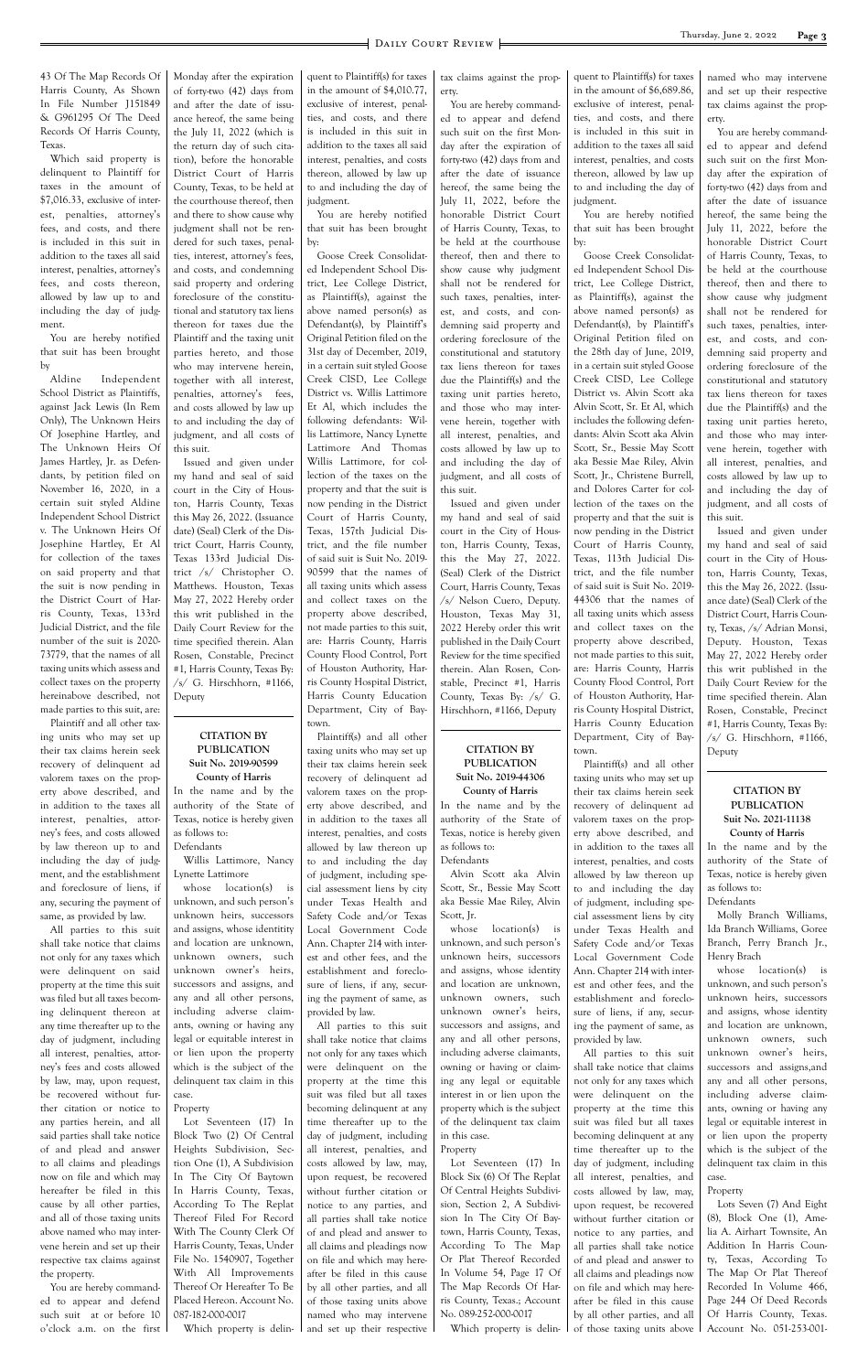#### 0007

Which property is delinquent to Plaintiff(s) for taxes in the amount of \$1,746.92, exclusive of interest, penalties, and costs, and there is included in this suit in addition to the taxes all said interest, penalties, and costs thereon, allowed by law up to and including the day of judgment.

You are hereby notified that suit has been brought by:

Goose Creek Consolidated Independent School District, Lee College District, as Plaintiff(s), against the above named person(s) as Defendant(s), by Plaintiff's First Amended Petition filed on the 26th day of May, 2022, in a certain suit styled Goose Creek CISD, Lee College District vs. Molly Branch Williams, Et Al, which includes the following defendants: Molly Branch Williams, Ida Branch Williams, Goree Branch, Perry Branch Jr., Henry Branch, and Alicia Davis, for collection of the taxes on the property and that the suit is now pending in the District Court of Harris County, Texas, 133rd Judicial District, and the file number of said suit is Suit No. 2021- 11138 that the names of all taxing units which assess and collect taxes on the property above described, not made parties to this suit, are: Harris County, Harris County Flood Control, Port of Houston Authority, Harris County Hospital District, Harris County Education Department, City of Baytown.

Plaintiff(s) and all other taxing units who may set up their tax claims herein seek recovery of delinquent ad valorem taxes on the property above described, and in addition to the taxes all interest, penalties, and costs allowed by law thereon up to and including the day of judgment, including special assessment liens by city under Texas Health and Safety Code and/or Texas Local Government Code Ann. Chapter 214 with interest and other fees, and the establishment and foreclosure of liens, if any, securing the payment of same, as provided by law. All parties to this suit shall take notice that claims not only for any taxes which were delinquent on the property at the time this suit was filed but all taxes becoming delinquent at any time thereafter up to the day of judgment, including all interest, penalties, and costs allowed by law, may, upon request, be recovered without further citation or notice to any parties, and all parties shall take notice of and plead and answer to all claims and pleadings now on file and which may hereafter be filed in this cause

by all other parties, and all of those taxing units above named who may intervene and set up their respective tax claims against the property.

> Property Code: 1090750000013 Tract #2: Lot Thirteen (13), In Block Two (2), Of Woodland Hills Village, Section Ten (10), A Subdivision In Harris County, Texas, According To The Map Or Plat Thereof Recorded In Volume 231, Page 76, Of The Map And/ Or Plat Records Of Harris County, Texas.

You are hereby commanded to appear and defend such suit on the first Monday after the expiration of forty-two (42) days from and after the date of issuance hereof, the same being the July 11, 2022, before the honorable District Court of Harris County, Texas, to be held at the courthouse thereof, then and there to show cause why judgment shall not be rendered for such taxes, penalties, interest, and costs, and condemning said property and ordering foreclosure of the constitutional and statutory tax liens thereon for taxes due the Plaintiff(s) and the taxing unit parties hereto, and those who may intervene herein, together with all interest, penalties, and costs allowed by law up to and including the day of judgment, and all costs of this suit.

> Property Code: 1098170000054 Tract #3: Lot Fifty-Four (54), In Block Three (3), Elm Grove Village Section One (1), A Subdivision In Harris County, Texas, According To The Map Or Plat Thereof Recorded In Volume 239, Page 33, Of The Map And/ Or Plat Records Of Harris County, Texas.

Issued and given under my hand and seal of said court in the City of Houston, Harris County, Texas, this the May 26, 2022. (Seal) Clerk of the District Court, Harris County, Texas, /s/ Christopher O. Matthews, Deputy. Houston, Texas May 31, 2022 Hereby order this writ published in the Daily Court Review for the time specified therein. Alan Rosen, Constable, Precinct #1, Harris County, Texas By: /s/ L. Carrera, #1166, Deputy

#### **CITATION BY PUBLICATION Cause No. 201981031 The State Of Texas**

**Harris County, Texas** In The Name And By The Authority Of The State Of Texas Notice Is Hereby Given As Follows:

To: Duke Obaro And All Unknown Heirs, Successors Or Assigns, Or Other Unknown Owners, Adverse Claimants Owning Or Claiming Any Legal Or Equitable Interest In And To Such Property. and the unknown owner or unknown owners, and any and all other persons, including adverse claimants, owning or having or claiming any legal or equitable interest in or lien upon the real property hereinafter described; the heirs and legal representatives and unknown heirs and legal representatives of each of the above named and mentioned persons who may be deceased; and the corporate officers, trustees, receivers and stockholders of any of the above named and mentioned parties which may be corporations, foreign or domestic, defunct or other-

wise, together with the successors, heirs and assigns of such corporate officers, trustees, receivers or stockholders, own or have or claim an interest in the hereinafter described real property on which taxes are due, owing, unpaid and delinquent to said Plaintiffs, said year and amount set out in Plaintiffs First Amended Petition on file herein: The property is specifical-

ly described as follows: Property Code: 1085130000024 Tract #1: Lot Twenty-Four (24), In Block Thirty-Eight (38), Of Woodland Hills Village, Section Seven (7), A Subdivision In Harris County, Texas, According To The Map Or Plat Thereof Recorded In Volume 223, Page 140, Of The Map And/ Or Plat Records Of Harris County.

Which said property is delinquent to Plaintiff for taxes in the following amounts: \$42,985.41, exclusive of interest, penalties, and costs, and there is included in this suit in addition to the taxes all said interest, penalties, and costs thereon, allowed by law up to and including the day of judgment herein.

You are notified that this suit has been brought by the City Of Houston and Humble Independent School District as Plaintiffs against Duke Obaro, Wells Fargo Bank As Successor In Interest To Northwest Mortgage, Inc, as Defendants by First Amended Petition filed on the May 26, 2022 styled Humble Independent School District vs. Duke Obaro. This suit is for the collection of taxes on said real property, and is now pending in the District Court of Harris County, Texas 80th Judicial District as cause number 201981031. The names of all taxing units which assess and collect taxes on the property hereinabove described which are not listed above and may be made parties to this suit are: Plaintiff, City Of Houston, would further show that it is the holder of security interest(s)

in said property for health and safety and paving lien(s). Said interest is evidenced by lien statement(s) filed of record in original amounts, in Harris County Clerk, Harris County, Texas as described below: Tract: 1090750000013, Date: 10/15/2021, Recorded At: RP-2021-597236, Amounts: \$420.56, Total amount due for health and safety liens \$420.56.

All condition precedent to the perfection of said health and safety and paving lien(s) have occurred or been performed by the proper officials of City Of Houston. The law firm and Attorney signing this petition is legally authorized to prosecute this action on behalf of City Of Houston and reasonable attorney's fees should be awarded in favor of City Of Houston for the prosecution of this cause, and such attorney's fees should be taxed as costs. Plaintiff sues to foreclose on the health and safety and paving lien(s) and to recover the above sums of money with allowable interest and attorney's fees in addition to the delinquent taxes owed by the Defendant(s). Harris County, Harris County Department Of Education, Port Of Houston Authority Of Harris County, Harris County Flood Control District, Harris County Hospital District (Harris County), Lone Star College System District

Plaintiffs and all other taxing units who may set up their tax claims herein seek recovery of delinquent ad valorem taxes on the property hereinabove described, and in addition to the taxes, all interest, penalties, and costs allowed by law thereon, up to and including the day of judgment herein, and the establishment and foreclosure of liens, if any, securing the payment of same, as provided by law.

All parties to this suit, including Plaintiffs, Defendants and Intervenors, shall take notice that claims not only for any taxes which were delinquent on said property at the time this suit was filed but all taxes becoming delinquent thereon up to the day of judgment, including all interest, penalties, and costs allowed by law thereon, may, upon request therefore, be recovered herein without further citation or notice to any parties herein, and all said parties shall take notice of and plead and answer to all claims and pleadings now on file and which may hereafter be filed in said cause by all other parties herein, and all of those taxing units above named who may intervene herein and set up their respective tax claims against said property. You Are Hereby Commanded To Appear And

Defend Such Suit At Or Before 10 O'Clock A.M. On The First Monday After The Expiration Of Forty-Two (42) Days From And After The Date Of Issuance Hereof, The Same Being The July 11, 2022 (Which Is The Return Day Of Such Citation), Before The Honorable 80th District Court Of Harris County, Texas to be held at the Courthouse thereof, then and there to show cause why judgment shall not be rendered for such taxes, penalties, interest and costs and condemning said property and ordering foreclosure of the constitutional and statutory tax liens thereon for taxes due the Plaintiffs and the taxing units parties hereto, and those who may intervene herein, together with all interest, penalties, and costs allowed by law up to and including the day of judgment herein, and all costs of this suit. Herein Fail Not, but of

this writ make answer as the law requires.

Issued but not prepared by District Clerk's Office and given under my hand & seal of office of said court of Houston, Harris County, Texas on this the 26 day of May, 2022. (Seal) Marilyn Burgess, District Clerk, P.O. Box 4651, Houston, TX 77210-4651. By /s/ Christopher O. Matthews Houston, Texas May 27, 2022 Hereby order this writ published in the Daily Court Review for the time specified therein. Alan Rosen, Constable Precinct #1, Harris County, Texas By /s/ G. Hirschhorn, #1166, Deputy

#### **CITATION BY PUBLICATION Suit No. 2021-46727 County of Harris**

In the name and by the authority of the State of Texas, notice is herby given as follows to:

#### Defendants Octavio Ramos

whose location(s) is unknown, and such person's unknown heirs, successors and assigns, whose identity and location are unknown, unknown owners, such unknown owner's heirs, successors and assigns, and any and all other persons, including adverse claimants, owning or having any legal or equitable interest in or lien upon the property which is the subject of the delinquent tax claim in this case.

#### Property

Lot Eleven (11), Block Four (4) Of Airhart Amelia, A Subdivision In Harris County, Texas According To The Map Or Plat Therof Recorded In The Map Records Of Harris County Texas. Account No. 051-254- 004-0011

Which property is delinquent to Plaintiff(s) for taxes

in the amount of \$1,421.16, exclusive of interest, penalties, and costs, and there is included in this suit in addition to the taxes all said interest, penalties, and costs thereon, allowed by law up to and including the day of judgment.

You are hereby notified that suit has been brought by:

Goose Creek Consolidated Independent School District, Lee College District, as Plaintiff(s), against the above named person(s) as Defendant(s), by Plaintiff's Original Petition filed on the 30th day of July, 2021, in a certain suit styled Goose Creek CISD, Lee College District vs. Octavio Ramos Et Al, which includes the following defendants: Octavio Ramos and Menorah LLC, for collection of the taxes on the property and that the suit is now pending in the District Court of Harris County, Texas, 127th Judicial District, and the file number of said suit is Suit No. 2021-46727 that the names of all taxing units which assess and collect taxes on the property above described, not made parties to this suit, are: Harris County, Harris County Flood Control, Port of Houston Authority, Harris County Hospital District, Harris County Education Department, City of Baytown.

Plaintiff(s) and all other taxing units who may set up their tax claims herein seek recovery of delinquent ad valorem taxes on the property above described, and in addition to the taxes all interest, penalties, and costs allowed by law thereon up to and including the day of judgment, including special assessment liens by city under Texas Health and Safety Code and/or Texas Local Government Code Ann. Chapter 214 with interest and other fees, and the establishment and foreclosure of liens, if any, securing the payment of same, as provided by law.

All parties to this suit

shall take notice that claims not only for any taxes which were delinquent on the property at the time this suit was filed but all taxes becoming delinquent at any time thereafter up to the day of judgment, including all interest, penalties, and costs allowed by law, may, upon request, be recovered without further citation or notice to any parties, and all parties shall take notice of and plead and answer to all claims and pleadings now on file and which may hereafter be filed in this cause by all other parties, and all of those taxing units above named who may intervene and set up their respective tax claims against the property.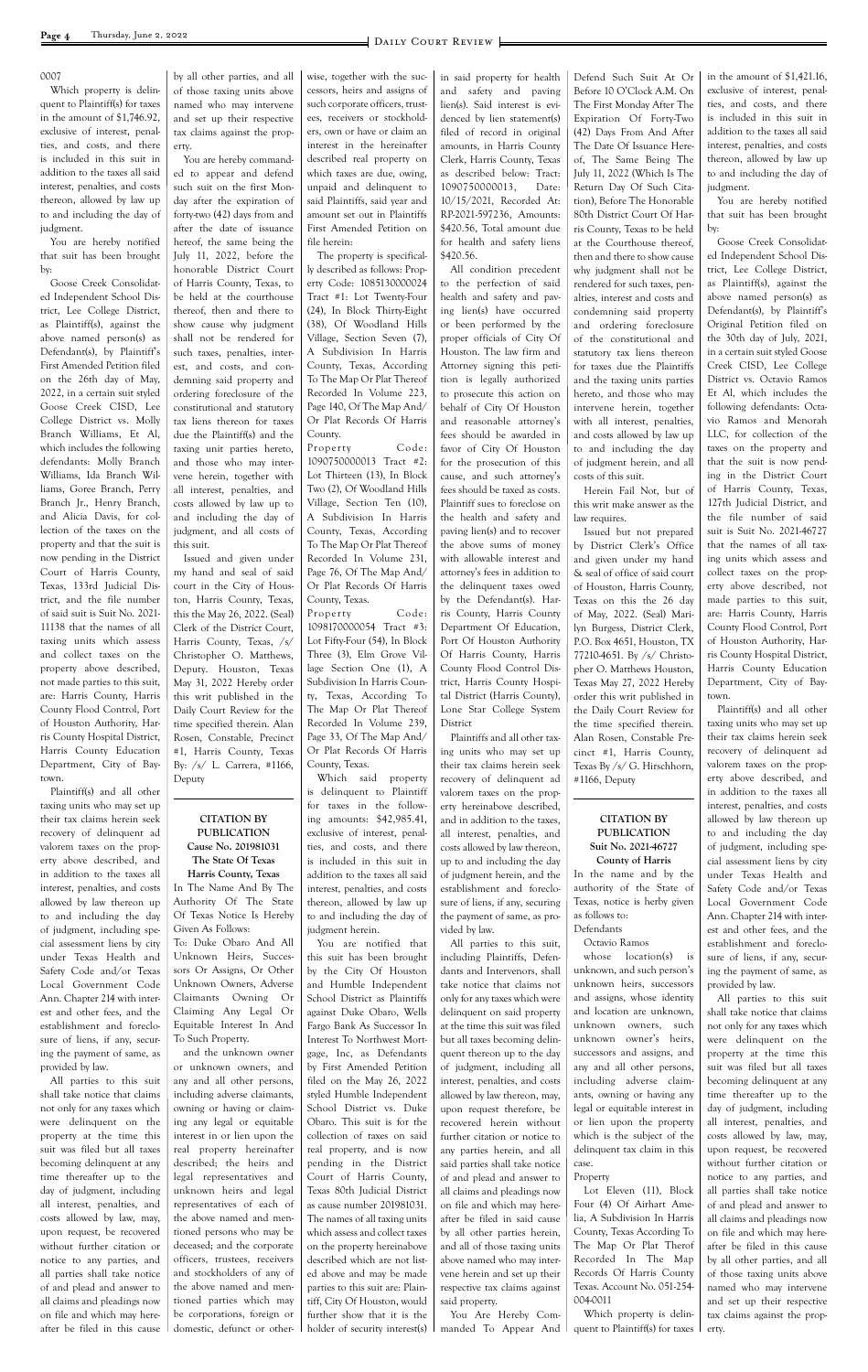You are hereby commanded to appear and defend such suit on the first Monday after the expiration of forty-two (42) days from and after the date of issuance hereof, the same being the July 11, 2022, before the honorable District Court of Harris County, Texas, to be held at the courthouse thereof, then and there to show cause why judgment shall not be rendered for such taxes, penalties, interests, and costs, and condemning said property and ordering foreclosure of the constitutional and statutory tax liens thereon for taxes due the Plaintiff(s) and the taxing unit parties hereto, and those who may intervene herein, together with all interest, penalties, and costs allowed by law up to and including the day of judgment, and all costs of this suit.

Issued and given under my hand and seal of said court in the City of Houston, Harris County, Texas, this the May 27, 2022. (Issuance date) (Seal) Clerk of the District Court, Harris County, Texas, /s/ Christopher O. Matthews, Deputy. Houston, Texas May 31, 2022 Hereby order this writ published in the Daily Court Review for the time specified therein. Alan Rosen, Constable, Precinct #1, Harris County, Texas By: /s/ C. Cartwright, #1166, Deputy

### **CITATION BY PUBLICATION Suit No. 2022-19537**

**County of Harris** In the name and by the authority of the State of Texas, notice is hereby given as follows to:

## Defendants

Mae L. Crawford whose location(s) is unknown, and such person's unknown heirs, successors and assigns, whose identity and location are unknown, unknown owners, such unknown owner's heirs, successors and assigns, and any and all other persons, including adverse claim-

ants, owning or having any legal or equitable interest in or lien upon the property which is the subject of the delinquent tax claim in this case.

#### Property

Lot 1, Block Four (4) Of Oaklawn Addition To The Town Of Pelly In Harris County, Texas, According To The Map And/Or Deed Recorded In Volume 725, Page 421, Of The Deed Records Of Harris County, Texas. Account No. 063-019- 004-0001

Which property is delinquent to Plaintiff(s) for taxes in the amount of \$1,568.04, exclusive of interest, penalties, and costs, and there is included in this suit in addition to the taxes all said interest, penalties, and costs thereon, allowed by law up to and including the day of judgment.

You are hereby notified that suit has been brought by:

Goose Creek Consolidated Independent School District, Lee College District, as Plaintiff(s), against the above named person(s) as Defendant(s), by Plaintiff's Original Petition filed on the 31st day of March, 2022, in a certain suit styled Goose Creek CISD, Lee College District vs. Mae L. Crawford, which includes the following defendants: Mae L. Crawford, for collection of the taxes on the property and that the suit is now pending in the District Court of Harris County, Texas, 127th Judicial District, and the file number of said suit is Suit No. 2022- 19537 that the names of all taxing units which assess and collect taxes on the property above described, not made parties to this suit, are: Harris County, Harris County Flood Control, Port of Houston Authority, Harris County Hospital District, Harris County Education Department, City of Baytown.

Plaintiff(s) and all other taxing units who may set up their tax claims herein seek recovery of delinquent ad valorem taxes on the property above described, and in addition to the taxes all interest, penalties, and costs allowed by law thereon up to and including the day of judgment, including special assessment liens by city under Texas Health and Safety Code and/or Texas Local Government Code Ann. Chapter 214 with interest and other fees, and the establishment and foreclosure of liens, if any, securing the payment of same, as provided by law.

All parties to this suit shall take notice that claims not only for any taxes which were delinquent on the property at the time this suit was filed but all taxes becoming delinquent at any time thereafter up to the day of judgment, including all interest, penalties, and costs allowed by law, may, upon request, be recovered without further citation or notice to any parties, and all parties shall take notice of and plead and answer to all claims and pleadings now on file and which may hereafter be filed in this cause by all other parties, and all of those taxing units above named who may intervene and set up their respective tax claims against the property. You are hereby commanded to appear and defend such suit on the first Monday after the expiration of forty-two (42) days from and after the date of issuance

this suit.

Issued and given under my hand and seal of said court in the City of Houston, Harris County, Texas, this the May 26, 2022. (Seal) Clerk of the District Court, Harris County, Texas, /s/ Christopher O. Matthews, Deputy. Houston, Texas May 27, 2022 Hereby order this writ published in the Daily Court Review for the time specified therein. Alan Rosen, Constable, Precinct #1, Harris County, Texas By: /s/ G. Hirschhorn, #1166, Deputy

#### **CITATION BY PUBLICATION Cause No. 2022-31708 The State Of Texas Harris County, Texas**

In The Name And By The Authority Of The State Of Texas Notice Is Hereby Given As Follows:

hereof, the same being the July 11, 2022, before the honorable District Court of Harris County, Texas, to be held at the courthouse thereof, then and there to show cause why judgment shall not be rendered for such taxes, penalties, interest, and costs, and condemning said property and ordering foreclosure of the constitutional and statutory tax liens thereon for taxes due the Plaintiff(s) and the taxing unit parties hereto, and those who may intervene herein, together with all interest, penalties, and costs allowed by law up to and including the day of judgment, and all costs of which taxes are due, owing,

To: Mitchell Birchfield All Unknown Heirs, Successors Or Assigns, Or Other Unknown Owners, Adverse Claimants Owning Or Claiming Any Legal Or Equitable Interest In And To Such Property.

whose location(s) is unknown, and such person's unknown heirs, successors and assigns, whose identity and location are unknown, unknown owners, such unknown owner's heirs, successors and assigns, and any and all other persons, including adverse claimants, owning or having any legal or equitable interest in or lien upon the property which is the subject of the delinquent tax claim in this case.

Christopher Allen Birchfield All Unknown Heirs, Successors Or Assigns, Or Other Unknown Owners, Adverse Claimants Owning Or Claiming Any Legal Or Equitable Interest In And To Such Property.

and the unknown owner or unknown owners, and any and all other persons, including adverse claimants, owning or having or claiming any legal or equitable interest in or lien upon the real property hereinafter described; the heirs and legal representatives and unknown heirs and legal representatives of each of the above named and mentioned persons who may be deceased; and the corporate officers, trustees, receivers and stockholders of any of the above named and mentioned parties which may be corporations, foreign or domestic, defunct or otherwise, together with the successors, heirs and assigns of such corporate officers, trustees, receivers or stockholdinterest in the hereinafter described real property on

unpaid and delinquent to said Plaintiffs, said year and amount set out in Plaintiffs Petition on file herein: The property is specifically described as follows: Property Code: R326036, 1143370190010 Tract #1: Unit Number 299, In Building Lettered "T", And The Space Encompassed By The Boundaries Thereof, An Undivided Percentage Interest In And To The General Common Elements Of The Condominium Project Known As El Dorado Way Condominiums, Together With The Limited Common Elements Appurtenant Thereto, Being More Particularly Described In Instrument No. 20130206784 Recorded In The Official Public Records Of Harris

County, Texas.

Which said property is delinquent to Plaintiff for taxes in the following amounts: \$6,374.73, exclusive of interest, penalties, and costs, and there is included in this suit in addition to the taxes all said interest, penalties, and costs thereon, allowed by law up to and including the day of

judgment herein.

ers, own or have or claim an vided by law.

You are notified that this suit has been brought by the City Of Houston and Clear Creek Independent School District as Plaintiffs against Mitchell Birchfield, Maria Elena Plasek, Dallas Roger, Bobby Lee Bitchfield, Christopher Allen Birchfield, American Finance House Lariba, as Defendants by Petition filed on the May 26, 2022 styled Clear Creek Independent School District vs. Mitchell Birchfield, Et Al. This suit is for the collection of taxes on said real property, and is now pending in the District Court of Harris County, Texas 215th Judicial District as cause number 2022-31708. The names of all taxing units which assess and collect taxes on the property hereinabove described which are

not listed above and may be made parties to this suit are: Harris County, Harris County Department Of Education, Port Of Houston Authority Of Harris County, Harris County Flood Control District, Harris County Hospital District (Harris County)

Plaintiffs and all other taxing units who may set up their tax claims herein seek recovery of delinquent ad valorem taxes on the property hereinabove described, and in addition to the taxes, all interest, penalties, and costs allowed by law thereon, up to and including the day of judgment herein, and the establishment and foreclosure of liens, if any, securing the payment of same, as pro-

All parties to this suit, including Plaintiffs, Defendants and Intervenors, shall take notice that claims not only for any taxes which were delinquent on said property at the time this suit was filed but all taxes becoming delinquent thereon up to the day of judgment, including all interest, penalties, and costs allowed by law thereon, may, upon request therefore, be recovered herein without further citation or notice to any parties herein, and all said parties shall take notice of and plead and answer to all claims and pleadings now on file and which may hereafter be filed in said cause by all other parties herein, and all of those taxing units above named who may intervene herein and set up their respective tax claims against said property.

You Are Hereby Commanded To Appear And Defend Such Suit At Or Before 10 O'Clock A.M. On The First Monday After The Expiration Of Forty-Two (42) Days From And After The Date Of Issuance Hereof, The Same Being The July 11, 2022 (Which Is The Return Day Of Such Citation), Before The Honorable 215th District Court Of Harris County, Texas to be held at the Courthouse thereof, then and there to show cause why judgment shall not be rendered for such taxes, penalties, interest and costs and condemning said property and ordering foreclosure of the constitutional and statutory tax liens thereon for taxes due the Plaintiffs and the taxing units parties hereto, and those who may intervene herein, together with all interest, penalties, and costs allowed by law up to and including the day of judgment herein, and all costs of this suit.

Herein Fail Not, but of this writ make answer as the law requires.

Issued but not prepared by District Clerk's Office and given under my hand & seal of office of said court of Houston, Harris County,

Texas on this the 26th day of May, 2022. (Seal) Marilyn Burgess, District Clerk, P.O. Box 4651, Houston, TX 77210-4651. By /s/ Nelson Cuero Houston, Texas May 27, 2022 Hereby order this writ published in the Daily Court Review for the time specified therein. Alan Rosen, Constable Precinct #1, Harris County, Texas By /s/ G. Hirschhorn, #1166, Deputy

**CITATION BY PUBLICATION Suit No. 2022-25484 County of Harris** In the name and by the authority of the State of

Texas, notice is herby given

as follows to:

Defendants

John B. Warner, Bernice Warner, Shirley Bernice Warner, Daniel Rageth aka Daniel Joseph Rageth, Debra A. Rageth aka Debra Rageth

#### Property

Tract No. 48 In Mobile Homes Parkland, An Unrecorded Subdivision In The George White Survey, Abstract No. 82 In Harris County, Texas And Being A Subdivision Of Block 8 In Unit A Of The Elena Fruit And Cotton Farms Recorded In Volume 7, Pages 48 And 49 Of The Harris County Map Records. Commencing At The Northeast Corner Of The George White Survey, Abstract No. 82 In Harris County, Texas; Thence, West On Barbers Hill Road, 18,113 Feet To A Point On The West Property Line Of The Crosby-Lynchburg Road; Thence, South 2 Deg. 22 Min. West, On The Crosby-Lynchburg Road, 430.31 Feed To The South Property Line To Loch Ness Drive; Thence, West On Loch Ness Drive, 140 Feet To The Place Of Beginning For The Metes And Bounds Description Of Tract No. 48 As Follows: Thence, South 2 Deg. 22 Min. West, 99.60 Feet To Corner On Loch Ness Drive That Is 50 Feet In Width; Thence, West On The South Boundary Of The Subdivision 60.0 Feet To Corner; Thence, North 2 Deg. 22 Min. East, 99.60 Feet To Corner On Loch Ness Drive That Is 50 Feet In Width; Thence, East, 60.0 Feet To The Place Of Beginning. Account No. 099-464-000- 0054 Which property is delinquent to Plaintiff(s) for taxes in the amount of \$1,654.72 exclusive of interest, penalties, and costs, and there is included in this suit in addition to the taxes all said interest, penalties, and costs thereon, allowed by law up to and including the day of judgment; and Tract No. 49 In In Mobile Homes Parkland, An Unrecorded Subdivision In The George White Survey, Abstract No. 82 In Harris County, Texas And Being A Subdivision Of Block 8 In Unit A Of The Elena Fruit And Cotton Farms Recorded In Volume 7, Pages 48 And 49 Of The Harris County Map Records. Commencing At The North-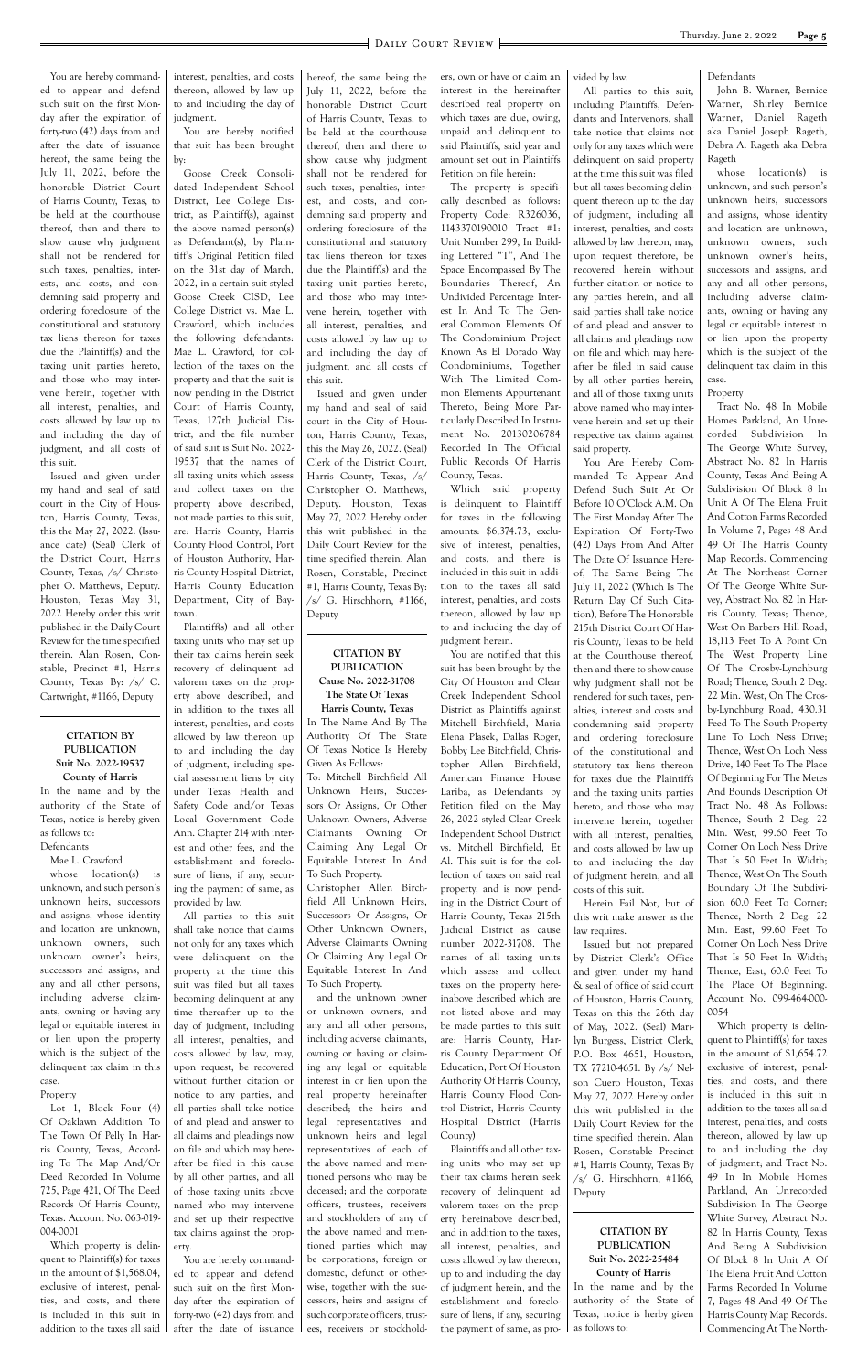east Corner Of The George White Survey, Abstract No. 82 In Harris County, Texas; Thence, West On Barbers Hill Road, 18,113 Feet To A Point On The West Property Line Of The Crosby-Lynchburg Road; Thence, South 2 Deg. 22 Min. West, On The Crosby-Lynchburg Road, 430.31 Feed To The South Property Line Of Loch Ness Drive; Thence, West On Loch Ness Drive, 90.0 Feet To The Place Of Beginning For The Metes And Bounds Description Of Tract No. 49 As Follows: Thence, South 2 Deg. 22 Min. West, 99.69 Feet To Corner On The South Boundary Of The Subdivision; Thence, West On The South Boundary Of The Subdivision 50.0 Feet To Corner; Thence, North 2 Deg. 22 Min. East, 99.69 Feet To Corner On Loch Ness Drive That Is 50 Feet In Width; Thence, East, 50.0 Feet To The Place Of Beginning. Account No. 099-464-000-0055

Which property is delinquent to Plaintiff(s) for taxes in the amount of \$687.85, exclusive of interest, penalties, and costs, and there is included in this suit in addition to the taxes all said interest, penalties, and costs thereon, allowed by law up to and including the day of judgment.

You are hereby notified that suit has been brought by:

Goose Creek Consolidated Independent School District, Lee College District, as Plaintiff(s), against the above named person(s) as Defendant(s), by Plaintiff's Original Petition filed on the 24th day of May, 2022, in a certain suit Styled Goose Creek CISD, Lee College District vs. John B. Warner Et Al, which includes the following defendants: John B. Warner, Bernice Warner, Shirley Bernice Warner, Daniel Rageth aka Daniel Joseph Rageth, Debra A. Rageth aka Debra Rageth, Bruce Alan Warner, Cristen Paige Pescia, Robbin Rageth Kelly, for collection of the taxes on the property and erty above described, and in addition to the taxes all interest, penalties, and costs allowed by law thereon up to and including the day of judgment, including special assessment liens by city under Texas Health and Safety Code and/or Texas Local Government Code Ann. Chapter 214 with interest and other fees, and the establishment and foreclosure of liens, if any, securing the payment of same, as provided by law.

All parties to this suit take notice that claims not only for any taxes which are delinquent on the property at the time this suit was filed but all taxes becoming delinquent at any time thereafter up to the day of judgment, including all interest, penalties, and costs allowed by law, may, upon request, be recovered without further citation or notice to any parties, and all parties shall take notice of and plead and answer to all claims and pleadings now on file and which may hereafter be filed in this cause by all other parties, and all of those taxing unites above named who may intervene and set up their respective tax claims against the property.

You are hereby commanded to appear and defend such suit on the first Monday after the expiration of forty-two (42) days from and after the date of issuance hereof, the same being the July 11, 2022, before the honorable District Court of Harris County, Texas, to be held at the courthouse thereof, then and there to show cause why judgment shall not be rendered for such taxes, penalties, interests, and costs, and condemning said property and ordering foreclosure of the constitutional and statutory tax liens thereon for taxes due the Plaintiff(s) and the taxing unit parties hereto, and those who may intervene herein, together with all interest, penalties, and costs allowed by law up to and including the day of judgment, and all costs of

**Harris County, Texas** In The Name And By The Authority Of The State Of Texas Notice Is Hereby Given As Follows:

To: Rosie M Williams Also Known As Rose M Williams, All Unknown Heirs, Successors Or Assigns, Or Other Unknown Owners, Adverse Claimants Owning Or Claiming Any Legal Or Equitable Interest In And To Such Property.

Grover Charles Williams Jr Individually & All Unknown Heirs, Successors Or Assigns, Or Other Unknown Owners, Adverse Claimants Owning Or Claiming Any Legal or Equitable Interest In And To Such Property.

and the unknown owner or unknown owners, and any and all other persons, including adverse claimants, owning or having or claiming any legal or equitable interest in or lien upon the real property hereinafter described; the heirs and legal representatives and unknown heirs and legal representatives of each of the above named and mentioned persons who may be deceased; and the corporate officers, trustees, receivers and stockholders of any of the above named and mentioned parties which may be corporations, foreign or domestic, defunct or otherwise, together with the successors, heirs and assigns of such corporate officers, trustees, receivers or stockholders, own or have or claim an interest in the hereinafter described real property on which taxes are due, owing, unpaid and delinquent to said Plaintiffs, said year and amount set out in Plaintiff's Petition on file herein:

The property is specifically described as follows: Property Code: 0141120160027 Tract #1: Lots 27 And 28, Block 16, Fidelity Acres, An Addition To The City Of Houston, According To The Map Or Plat Thereof Recorded In Volume 458, Page 262 Of The Map Records Of Harris County, Texas.

Petition filed on the May 26, 2022 styled City Of Houston vs. Rosie M Williams, Et Al. This suit is for the collection of taxes on said real property, and is now pending in the District Court of Harris County, Texas 129th Judicial District as cause number 202231631. The names of all taxing units which assess and collect taxes on the property hereinabove described which are not listed above and may be made parties to this suit are: Harris County, Harris County Department Of Education, Port Of Houston Authority Of Harris County, Harris County Flood Control District, Harris County Hospital District (Harris County), San Jacinto Community College District

| that the suit is now pend-    | this suit.                   | Which said<br>property         | Defend Such Suit At Or          | of Harris County, Texas, on     | under my hand and seal       |
|-------------------------------|------------------------------|--------------------------------|---------------------------------|---------------------------------|------------------------------|
| ing in the District Court     | Issued and given under       | is delinquent to Plaintiff     | Before 10 O'Clock A. M.         | the 12th day of October,        | of said court. Issued at the |
| of Harris County, Texas,      | my hand and seal of said     | for taxes in the follow-       | On The First Monday After       | 2021, against David Gabriel,    | request of: Stagg, Rashaun   |
| 127th Judicial District, and  | court in the City of Hous-   | ing amounts: \$4,859.99,       | The Expiration Of Forty-        | Respondent(s), and the said     | Nicole 1001 Texas Avenue,    |
| the file number of said suit  | ton, Harris County, Texas,   | exclusive of interest, penal-  | Two (42) Days From And          | suit being numbered 2021-       | Suite 500, Houston, TX       |
| is Suit No. 2022-25484        | this the May 26, 2022.       | ties, and costs, and there     | After The Date Of Issuance      | 66528 on the docket of said     | 77002, 713-223-5811, Bar     |
| that the names of all tax-    | Clerk of the District Court, | is included in this suit in    | Hereof, The Same Being          | Court, and entitled "In the     | No. 24034687. (Seal) Mari-   |
| ing units which assess and    | Harris County, Texas, /s/    | addition to the taxes all said | The July 11, 2022 (Which        | Matter of the Marriage of       | lyn Burgess, District Clerk, |
| collect taxes on the prop-    | Christopher O. Matthew,      | interest, penalties, and costs | Is The Return Day Of Such       | Jovanka Charles and David       | Harris County, Texas 201     |
| erty above described, not     | Deputy. Houston, Texas       | thereon, allowed by law up     | Citation), Before The Hon-      | Gabriel and in the inter-       | Caroline, Houston Texas      |
| made parties to this suit,    | May 27, 2022 Hereby order    | to and including the day of    | orable 129th District Court     | est of the child(ren): Name:    | 77002, (PO Box 4651, Hous-   |
| are: Harris County, Harris    | this writ published in the   | judgment herein.               | Of Harris County, Texas to      | Makai Gabriel; DOB: Sep-        | ton, Texas 77210). Gener-    |
| County Flood Control, Port    | Daily Court Review for the   | You are notified that this     | be held at the Courthouse       | tember 19, 2010; Place Of       | ated By: Alvera Zamora       |
| of Houston Authority, Har-    | time specified therein. Alan | suit has been brought by the   | thereof, then and there to      | Birth: United Kingdom,          |                              |
| ris County Hospital District, | Rosen, Constable, Precinct   | City Of Houston and Gale-      | show cause why judgment         | Current Residence: Hous-        |                              |
| Harris County Education       | #1, Harris County, Texas By: | na Park Independent School     | shall not be rendered for       | ton, TX, Harris County,         | <b>CITATION BY</b>           |
| Department, Harris County     | /s/ G. Hirschhorn, #1166,    | District as Plaintiffs against | such taxes, penalties, interest | nature of which suit is a       | <b>PUBLICATION</b>           |
| Emergency Service District    | Deputy                       | Rosie M Williams, Martina      | and costs and condemning        | request to Original Petition    | No. 2021-80460               |
| 14.                           |                              | E Jackson, Elbert E Hol-       | said property and ordering      | For Divore.                     | In The Interest of:          |
| Plaintiff(s) and all other    |                              | loway, Royce G Williams,       | foreclosure of the consti-      | "The Court has authority"       | Christian John Allen Jr.,    |
| taxing units who may set up   | <b>CITATION BY</b>           | Michael W Williams, Sonya      | tutional and statutory tax      | in this suit to enter any judg- | Minor Child(ren)             |
| their tax claims herein seek  | <b>PUBLICATION</b>           | M Williams, Lois M Wil-        | liens thereon for taxes due     | ment or decree dissolving       | In the 308th Judicial        |
| recovery of delinquent ad     | Cause No. 2022-31631         | liams, Grover Charles Wil-     | the Plaintiffs and the tax-     | the marriage and providing      | District Court               |
| valorem taxes on the prop-    | The State Of Texas           | liams Jr, as Defendants by     | ing units parties hereto, and   | for the division of property    | of Harris County, Texas      |
|                               |                              |                                |                                 |                                 |                              |
|                               |                              |                                |                                 |                                 |                              |

Plaintiffs and all other taxing units who may set up their tax claims herein seek recovery of delinquent ad valorem taxes on the property hereinabove described, and in addition to the taxes, all interest, penalties, and costs allowed by law thereon, up to and including the day of judgment herein, and the establishment and foreclosure of liens, if any, securing the payment of same, as provided by law.

All parties to this suit, including Plaintiffs, Defendants and Intervenors, shall take notice that claims not only for any taxes which were delinquent on said property at the time this suit was filed but all taxes becoming delinquent thereon up to the day of judgment, including all interest, penalties, and costs allowed by law thereon, may, upon request therefore, be recovered herein without further citation or notice to any parties herein, and all said parties shall take notice of and plead and answer to all claims and pleadings now on file and which may hereafter be filed in said cause by all other parties herein, and all of those taxing units above named who may intervene herein and set up their respective tax claims against said property.

You Are Hereby Commanded To Appear And

those who may intervene herein, together with all interest, penalties, and costs allowed by law up to and including the day of judgment herein, and all costs of this suit.

Herein Fail Not, but of this writ make answer as the law requires.

Issued but not prepared by District Clerk's Office and given under my hand & seal of office of said court of Houston, Harris County, Texas on this the 26th day of May, 2022. (Seal) Marilyn Burgess, District Clerk, P. O. Box 4651, Houston, TX 77210-4651. By /s/ Nelson Cuero Houston, Texas May 21, 2022 Hereby order this writ published in the Daily Court Review for the time specified therein. Alan Rosen, Constable Precinct #1, Harris County, Texas By /s/ G. Hirschhorn, #1166, Deputy

## n **Citations – Divorce/Adoption**

**CITATION BY**

**PUBLICATION No. 2021-66528 Plaintiff: Charles, Jovanka vs. Defendant: Gabriel, David In The 246th Judicial District Court of Harris County, Texas The State Of Texas County Of Harris** To: David Gabriel, And To All Whom It May Concern, Whose Residence And Whereabouts Are

Unknown, Respondent(s): You have been sued. You may employ an attorney. If you or your attorney do not file a written answer with the Clerk who issued this citation by 10:00 a.m. on the Monday next following the expiration of 20 days after you were served this citation and Original Petition, a default judgment may be taken against you. The Petition of Jovanka Charles Petitioner, was filed in the 246th Court and custody and support of the children, which will be binding on you."

Issued And Given Under My Hand And Seal Of Said Court At Houston Texas On This The 18th day of April, 2022. Issued at request of: Veronica B. Dorsey, 5100 Westheimer, Ste. #200, Houston, TX 77056, Bar No. 21651500. (Seal) Marilyn Burgess, District Clerk, Harris County, Texas. By: /s/ Deputy Michelle Arredondo

**CITATION BY PUBLICATION No. 202158028 Plaintiff: Nelson, Crystal Lorene vs. Defendant: Inre Adoption In The 309th Judicial District Court of Harris County, Texas The State Of Texas County Of Harris**

To: Langston, Stephen Christopher 110 Donaghy Avenue, Butler, PA 16001

Attached is a copy of: First Amended Petition For Termination And Adoption Of Stepchildren

This instrument was filed on 9/10/2021 11:43AM, in the above cited cause number and court. The instrument attached describes the claim against you.

You Have Been Sued. You may employ an attorney. If you or your attorney do not file a written answer with the District Clerk who issued this citation by 10:00 a.m. on the Monday next following the expiration date of 20 days after you were served this citation and petition, a default judgment may be taken against you. In addition to filing a written answer with the clerk, you may be required to make initial disclosures to the other parties of this suit. These disclosures generally must be made no later than 30 days after you file your answer with the clerk. Find out more at TexasLawHelp. org.

This citation was issued on November 12, 2021,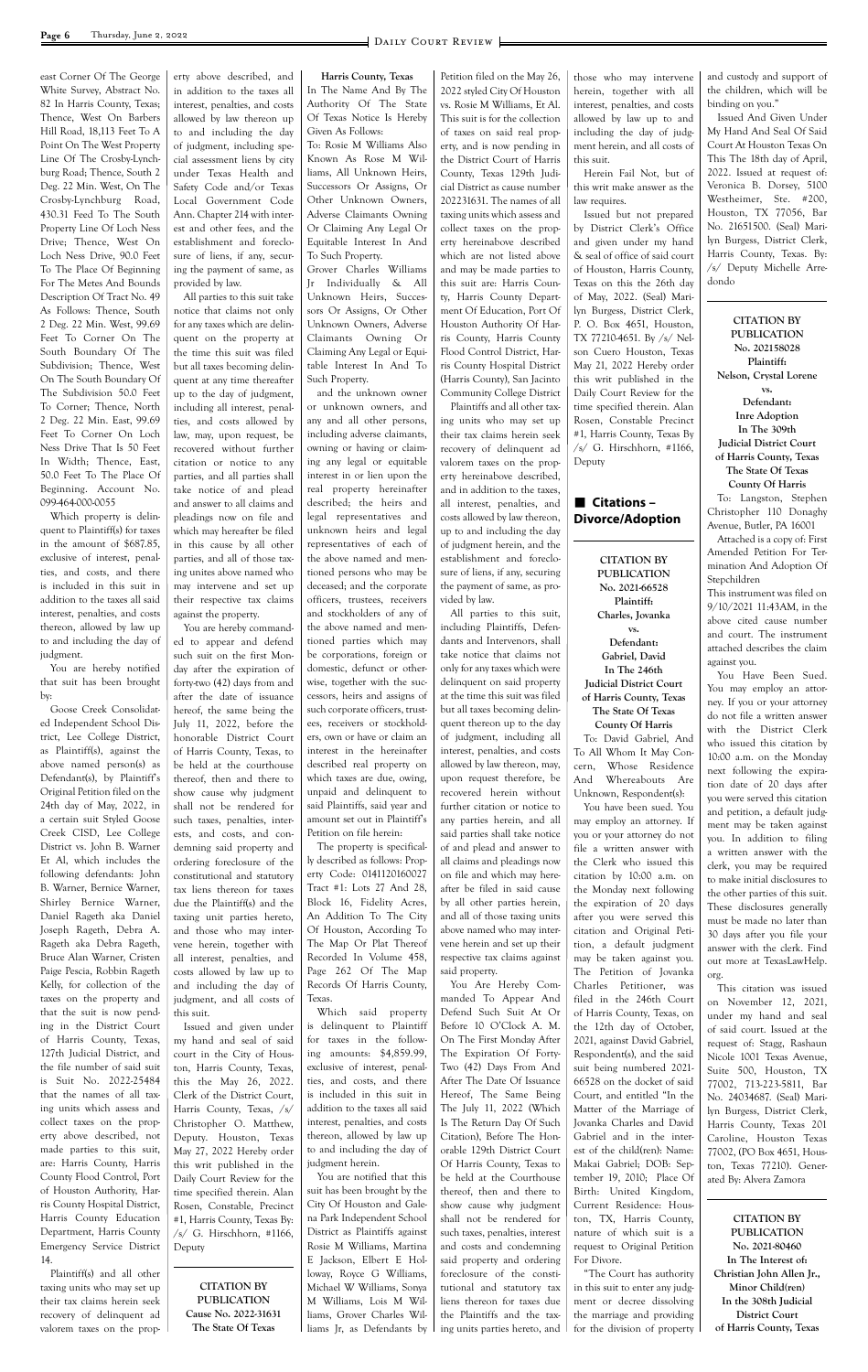

#### **The State Of Texas County Of Harris**

To The Sheriff Or Any Constable Of Texas Or Other Authorized Person

To: Unknown Father And To All Whom It May Concern, Respondent(s):

You have been sued. You may employ an attorney. If you or your attorney do not file a written answer with the Clerk who issued this citation by 10:00 a.m. on the Monday next following the expiration of 20 days after you were served this citation and Original Petition For Termination And Adoption, a default judgment may be taken against you. The Petition of, Erica Lee Millman, Petitioner, was filed in the 308th District Court of Harris County, Texas, on the 10th day of December, 2021, Against Respondent, Unknown Father, numbered, 2021-80460 and entitled "In the Interest of" Christian John Allen Jr., A child.

The suit requests Original Petition For Termination And Adoption. The date and place of birth of the child who is subject of the suit Name: Christian John Allen Jr., DOB: 08/17/2012, Sex: Male.

"The Court Has Authority In This Suit To Enter Any Judgment Or Decree In The Child's (Children's) Interest Which Will Be Binding Upon You Including The Termination Of The Parent-Child Relationship, The Determination Of Paternity And The Appointment Of A Conservator With Authority To Consent To The Child's (Children's) Adoption."

Issued And Given Under My Hand And Seal Of Said Court At Houston Texas On This The 20th Day of May, 2022. Issued at request of: Veronica B. Dorsey, 77 Sugar Creek Center Blvd, Ste 600, Sugarland, TX 77478, Bar No # 21651500. (Seal) Marilyn Burgess, District Clerk, Harris County, Texas, 201 Caroline Houston, TX 77002, PO Box

4651 Houston, TX 77210. By: /s/ Melissa Fortner, Deputy

## ■ Citations – CPS

**CITATION BY PUBLICATION No. 2020-02199J In the Interest of Kemelia Kasni Thomas, Kevron A'Keem George, Children In The District Court Of Harris County, Texas 315th Judicial Juvenile District** The State Of Texas County Of Harris

To The Sheriff, Constable, Harris County Attorney's Investigators, Or Other Person Authorized By Law: To: Ledell Joseph George, Jr. aka Ledell George, Alleged Father Of Kemelia Kasni Thomas and Kevron A'Keem George, and Unknown, Unknown Father Of Kemelia Kasni Thomas and Kevron A'Keem George Respondent(s)

## ■ Citations – **Civil Suits**

And To All Whom It May Concern. You have been sued. You may employ an attorney. If you or your attorney do not file a written answer with the District Clerk who issued this citation by 10:00 a.m. on the Monday next following the expiration of 20 days after you were served this citation and First Amended Petition For Protection Of A Child For Conservatorship And For Termination In Suit Affecting The Parent-Child Relationship, a default judgment may be taken against you. The petition of Department of Family and Protective Services, Petitioner, was filed in the 315th Court of Harris County, Texas, The Juvenile Justice Center, 1200 Congress, Houston, Texas, on the 13th day of April, 2022, against Respondent(s) Ledell Joseph George, Jr. aka Ledell George, Alleged Father Of Kemelia Kasni Thomas And Kevron A'Keem George, and Unknown Father Of Kemelia Kasni Thomas And Kevron A'Keem George numbered 2020-02199J and entitled "In The Interest of Kemelia Kasni Thomas And Kevron A'Keem George, children"

The suit requests orders for the protection of the children, for appointment of conservators, and for termination of the parent-child relationship. The date and place of birth of the children who are the subjects of the suit: Kemelia Kasni Thomas, Female, 09/25/2015, Houston, Texas; Kevron A'Keem George, Male, 12/06/2017, Eunice, Acadia Parish, Louisiana

"The Court has authority in this suit to render an order in the children's interest that will be binding on you, including the termination of the parent-child relationship, the determination of paternity, and the appointment of a conservator with authority to consent to the children's adoption."

Issued And Given Under My Hand And Seal Of Said Court At Houston, Texas, This The 24th Day Of May, 2022. (Seal) Marilyn Burgess, District Clerk, Harris County, Texas, 1200 Congress, 6th Floor, Houston, Texas 77002, By: /s/ Cristina Alarcon, Deputy. Houston, Texas, 05/27/2022. I hereby order this writ published in the Daily Court Review for the time specified therein. Alan Rosen, Constable Precinct #1, Harris County, Texas. By: /s/ G. Hirschhorn, #1166, Deputy

**CITATION BY PUBLICATION No. 2022-18728 Plaintiff: Freedom Mortgage Corporation Vs. Defendant: Heather Dehetre And The**  **Unknown Heirs At Law Of David E Dehetre II (Deceased)**

**In The 270th Judicial District Court Of Harris County, Texas The State Of Texas**

**County Of Harris** To: Unknown Heirs At

Law Of David E Dehetre II (Deceased) You Are Hereby Com-

manded to be and appear before the 270th Judicial District Court of Harris County, Texas in the Courthouse in the city of Houston, Texas at or before 10:00 o'clock A.M. Monday, the 27th day of June, 2022, being the Monday next after the expiration date of fortytwo days after this citation is issued, and you are hereby commanded and required then and there to appear and file written answer to the Plaintiff's Original Petition, filed in said Court on the 29th day of March, 2022, in a suit numbered 2022-18728 docket of said court, wherein, Freedom Mortgage Corporation, the Plaintiff, and Heather Dehetre And The Unknown Heirs At Law Of David E Dehetre II (Deceased) the Defendant, the nature of Plaintiff's demand and the said petition alleging: Other Property Summary

This proceeding concerns the foreclosure of a lien on the following real property and improvements commonly known as 4807 Theall Rd, Houston, TX 77066, and more particularly described as Lot Two (2), In Block Fourteen (14), Of Fountainhead, Section Two (2), A Subdivision In Harris County, Texas, According To The Map Or Plat Thereof Recorded In Volume 227, Page 23 Of The Map Records Of Harris County, Texas.

Notice hereof shall be given by publishing this Citation once a week for four consecutive weeks previous to the 27th day of June, 2022, in some newspaper published in the County of Harris, if there be a newspaper published therein, but if not, then the nearest county where a newspaper is published, and this Citation shall be returned on the 24th day of June, 2022, which is forty two days after the date it is issued, and the first publication shall be at least twenty-eight days before said return day.

Herein Fail Not, but have before said court on said return day this Writ with your return thereon, showing how you have executed same. Witness: Marilyn Burgess, District Clerk, Harris County Texas. Given Under My Hand And Seal Of Said Court at Houston, Texas this 13th day of May, 2022. (Seal) Marilyn Burgess, District Clerk, Harris County, Texas, 201 Caroline, Houston, Texas 77002. By /s/ Marcella Singleton, Deputy District Clerk. Issued at the request of: Dustin George, Address: 5601 Democracy Drive, Suite 265, Plano, Texas 75024, Phone No: 972-532-0128, Bar Number: 24065287. Houston, Texas 05/16/2022. I hereby order this writ published in the Daily Court Review for the time specified therein. Alan Rosen, Constable Precinct #1, Harris County, Texas. By: /s/ A. Robbins, #1166, Deputy

**CITATION BY PUBLICATION No. 202182572 Plaintiff: Jordan, Devin Jourtney Vs. Defendant: Vargas, Jessica In The 270th Judicial District Court Of Harris County, Texas The State Of Texas County Of Harris**

To: Vargas, Jessica, 12845 Market Street Apt 15, Houston, TX 77015

Attached is a copy of Plaintiff's Original Petition. This instrument was filed on December 20, 2021, in the above numbered and styled cause on the docket in the above Judicial District Court of Harris County, Texas, in the courthouse in the City of Houston, Texas. The instrument attached describes the claim against you.

You Have Been Sued. You may employ an attorney. If you or your attorney do not file a written answer with the District Clerk who issued this citation by 10:00 a.m. on the Monday next following the expiration of twenty days after you were served this citation and petition, a default judgment may be taken against you. In addition to filing a written answer with the clerk, you may be required to make initial disclosures to the other parties of this suit. These disclosures generally must be made no later than 30 days after you file your answer with the clerk. Find out more at TexasLawHelp. org.

Issued And Given Under My Hand and seal of said Court, at Houston, Texas, this 29th day of December, 2021. Issued at request of: Nguyen, Vu Anh, 10050 Northwet Fwy Suite 200, Houston, TX 77092, 713- 842-9442, Bar Number: 24094870. (Seal) Marilyn Burgess, District Clerk, Harris County, Texas, 201 Caroline, Houston, Texas 77002, Generated By: Patricia Jones

## ■ Storage Notices

#### **NOTICE OF PUBLIC SALE**

Security Self Storage, under Chapter 59 of the Texas Property Code, hear by gives Notice of Sale under Said Act, to wit: On JUNE 17, 2022 at 2 P.M. at 9526 Westheimer, Houston, TX 77063, Security Self Storage will conduct a sale on Lockerfox.com prior to the sale date for each unit in its entirety, to the highest bidder for cash, of the contents of the following units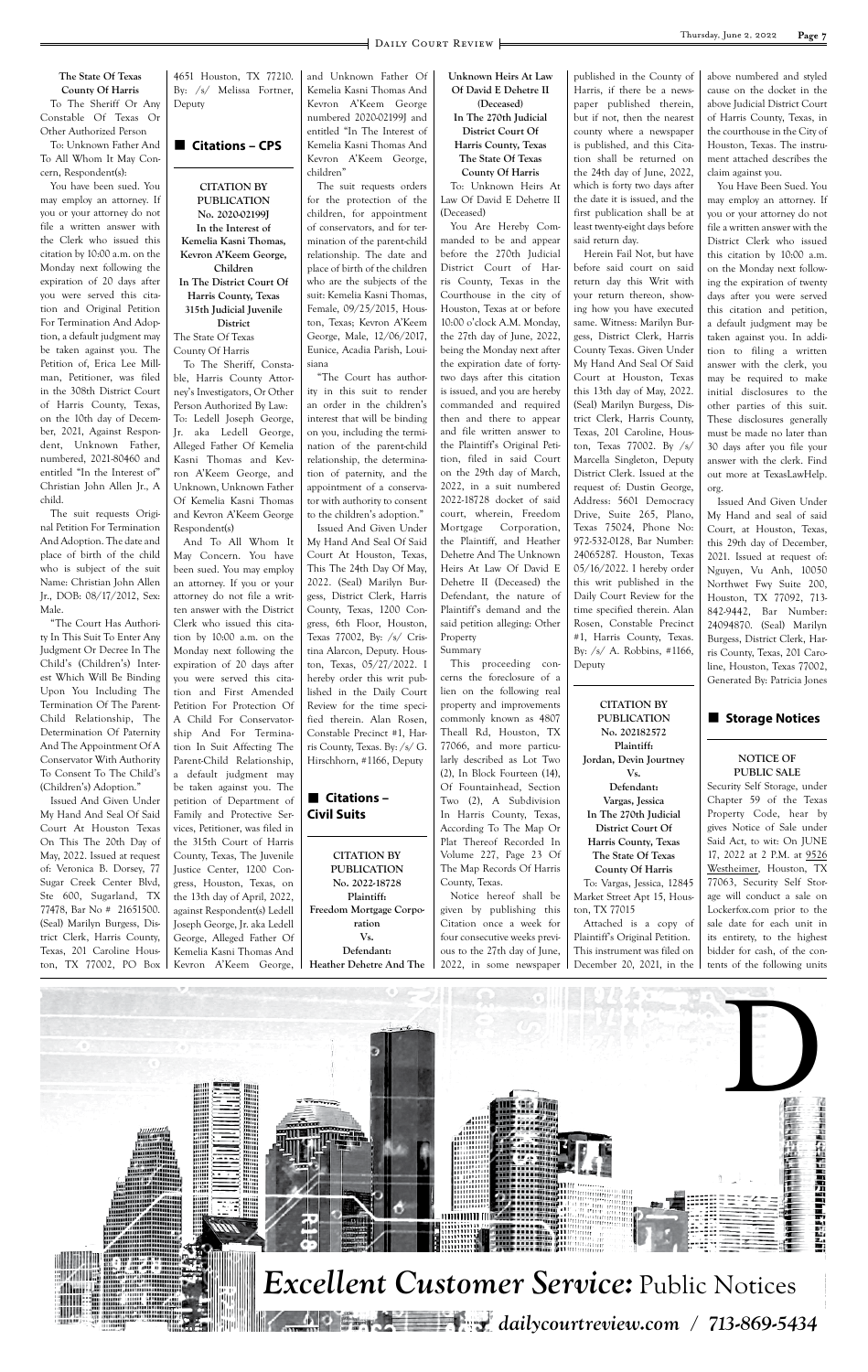to satisfy a landlord's lien. The seller reserves the right to refuse any bid and to withdraw any property from sale. The public is invited to bid on said units. Patrick Sefeldt: couch, loveseat, tables, misc. Olawale Ayodele: power recliner, LG refrigerator, misc. Vashon J Lewis: boxes, totes, speakers, misc. Donyale Jones: recliner, couch, misc. Tammie Keys: headboard, footboard. Chesley N Brooks Jr: boxes, project screen, record player, helmet. Pamela Latham: totes, mirror, headboard, boxes, misc. Andrea Willis: shoes, clothes, mirrors, wall art, shelving. Courtney Garrett: chairs, chest, cat tree, boxes, misc. Jessica Mejia: dresser, couch, headboard, footboard, boxes, misc. Ashley Thomas: totes, clothes, misc. Nilotes Fisher: totes, bags, clothes, misc. 6-2-22;6-9-22-2-af

#### **NOTICE OF PUBLIC SALE**

Security Self Storage, under Chapter 59 of the Texas Property Code, hear by gives Notice of Sale under Said Act, to wit: On June 17, 2022 at 2 P.M. at 1611 S Dairy Ashford, Houston, TX 77077, Security Self Storage will conduct a sale on Lockerfox.com prior to the sale date for each unit in its entirety, to the highest bidder for cash, of the contents of the following units to satisfy a landlord's lien. The seller reserves the right to refuse any bid and to withdraw any property from sale. The public is invited to bid on said units. Susan Januhowski: boxes, fishing poles, snow skis, misc. Eryca Edwards: boxes, totes, computer, misc. Brianna Adams: totes, dresser, washer and dryer, misc. Brandy Thomas: dolly, headboard, misc.

6-2-22;6-9-22-2-bb

#### **NOTICE OF PUBLIC SALE**

Notice is given that pursuant to Chapter 59 of the Texas Property Code that Spen-

cer MS 1, LLC aka Spencer Mini Storage, located at 11220 Spencer Highway, La Porte, Texas 77571, to satisfy landlord's lien will sell by competitive bidding to the highest bidder for cash, on or after June 10, 2022 at 11:00am, property belonging to those listed below. Auction will be held at the above address. Sellers reserves the right to withdraw the property at any time from the sale. Property to be sold as follows: household goods, furniture, personal items, clothing, electronics, tools, auto parts, and miscellaneous unknown boxes belonging to the following: Holliday, John K.; Reyes, Juan; Gonzalez, Jim; Martin, Brian; Chamberlain,

Danielle M.; Ortiz, Frank; Kuhn, Johnette; Hanneman, Sunshine; Domec, Linda; Roberts, Rodney; Butler, Madyson; Tate, Randy A.; Crochet, Jeremy L.; Lewis, Herbert; Mossor, David 5-26-22;6-2-22-2-bb

#### **Notice of Public Sale**

Pursuant to chapter 59, Texas property code Meyer Park Storage Center will hold a public auction of property to satisfy a landlords lease The sale will be held at **11:00am on June 15, 2022** at Meyer Park Storage Center located at **9505 Meyer Forest Dr. Houston, TX. 77096**. Property will sold to highest bidder for cash. Property being sold includes contents of tenants listed below, with a brief description listed below: Ronald Nicholas, Furniture and boxes.

5-17-22;5-24-22-2-bb

#### **Notice Of Public Sale Extra Space Storage**

**www.storagetreasures.com** Extra Space Storage will hold a public auction to satisfy Extra Space's lien, by selling personal property described below belonging to those individuals listed below at the location indicated. All spaces contain household furniture unless otherwise noted. The auction will be listed & advertised on www.storagetreasures.com. Purchases must be made with cash only & paid at the below referenced facility in order to complete the transaction. Extra Space Storage may refuse any bid & may rescind any purchase up until the winning bidder takes possession of the personal property. Clean up deposit required.

#### **Wednesday, 15 Jun 22, ending at 11am Property #0521 1402 Spencer Hwy S Houston, TX 77587** Francisco Armendariz; Alejandra Herrera; Jose Garcia; Joe Eugene Vigil; Esmeralda Gutierrez; Daniel Ogas; James Miles; Maribel Reyes; Amador Canas; Ashley Mar-

tinez; Antonio Santos; Kevin Park **Property #1456 4402 Underwood Rd LaPorte, TX 77571** Rene Barrera; Kristopher Hightower; Patrick Barbee **Property #1457 12620 Ryewater Dr Houston, TX 77089** Brittany Sidney **Property #1490**

**15800 Space Ctr Blvd Houston, TX 77062** Dawn Mitchell; Cynthia Kinker

**Property #1760 235 Kirby Rd Seabrook, TX 77586** Dan Grabe; Justin Wright **Property #1761 1289 State Hwy FM 518 Kemah, TX 77565** Robert Miller; Robert Miller; Donald Bench; Donald Bench; Lisa Martinez-Somers

**Property #1838 10617 Fuqua St Houston, TX 77089** Bryan Danas; Enedina Cazares; Alecia Terrell; Michelle Dry; Arturo Ruiz **Property #1938**

**1927 Scott St Houston, TX 77003** Shana Morgan; Chase Bow-

ers; Harford Le **Property #1972 555 Gemini Ave Houston, TX 77058** Joseph Gutheinz

**Property #7797 4222 N Main St Baytown, TX 77521** Thadius Telemaque; Rickey

Sharp **Property #8073 2811 Bay Area Blvd Houston, TX 77058** Alberto Precichi; Kristy Ainsworth

**Property #8157 5236 East Freeway Baytown, TX 77521** Renee Sandolph; Gloria Sosa; Tyler Spell; Taylor Lattimore; Christopher Loeser; Tamekia Mitchell

**Property #8258 3011 San Jacinto Street Houston, TX 77004** Alonzo Howell; John Brakatselos; Brandon Jackson; Ger-

ald Ward; Dimitri Revada; Anthony Wilson; Teri Rowe; **Property #8269**

#### **217 FM 517 Rd W Dickinson, TX 77539**

Jose Chacon; Jareth Sanchez; Dante Hiltom; William Kaluza; Augustine Bautista **Property #8556**

**3101 Tilfer St Houston, TX 77087**

Melva Meza Contreras; Sabrina Renae Francois; Jairo Villegas Nievas; Laprincess Rose; Abelina Aleman Rodriguez; April Gutierrez; Quisa Wyatt; Sindy Juarez; Luis Alberto Lopez; Kufreabasi Enyong; Eric Damon Ford

> **Property #8602 7134 Golf Way**

**Houston, TX 77087** Edward Nicasio; Rent A Center

> **Property #8975 3908 Decker Dr**

**Baytown, TX 77520** Tekesa Richmond; Charles

Walker; Sonja Sherman; Marsha Brown 5-26-22;6-2-22-2-af

**NOTICE OF PUBLIC SALE** Security Self Storage, under Chapter 59 of the Texas Property Code, hear by gives Notice of Sale under Said Act, to wit: On JUNE 17, 2022 at 2 P.M. at 9740 Stroud, Houston TX 77036, Security Self Storage will conduct a sale on Lockerfox. com prior to the sale date for each unit in its entirety, to the highest bidder for cash, of the contents of the following units to satisfy a landlord's lien. The seller reserves the right to refuse any bid and to withdraw

any property from sale. The public is invited to bid on said units. Cuahtemoc Villeda: tire rims, table saw, fishing rods, misc. Annilace Wills: totes, boxes, cooler, fan, misc. Est. of Lois Brooks: boxes, totes, furniture, luggage, misc 6-2-22;6-9-22-2-af

> **NOTICE OF PUBLIC SALE**

Security Self Storage, under Chapter 59 of the Texas Property Code, hear by gives Notice of Sale under Said Act, to wit: On JUNE 17, 2022 at 2 P.M. at 9526 Westheimer, Houston, TX 77063, Security Self Storage will conduct a sale on Lockerfox.com prior to the sale date for each unit in its entirety, to the highest bidder for cash, of the contents of the following units to satisfy a landlord's lien. The seller reserves the right to refuse any bid and to withdraw any property from sale. The public is invited to bid on said units. Patrick Sefeldt: couch, loveseat, tables, misc. Olawale Ayodele: power recliner, LG refrigerator, misc. Vashon J Lewis: boxes, totes, speakers, misc. Donyale Jones: recliner, couch, misc. Tammie Keys: headboard, footboard. Chesley N Brooks Jr: boxes, project screen, record player, helmet. Pamela Latham: totes, mirror, headboard, boxes, misc. Andrea Willis: shoes, clothes, mirrors, wall art, shelving. Courtney Garrett: chairs, chest, cat tree, boxes, misc. Jessica Mejia: dresser, couch, headboard, footboard, boxes, misc. Ashley Thomas: totes, clothes, misc. Nilotes Fisher: totes, bags, clothes, misc. Kayla Barrow: furniture, totes, boxes, clothing, misc. Timothy Willard: bags, boxes. Olaoluwa Gabriels: table, chairs, totes, boxes, bags, misc. Kenya Halbert: dresser, nightstand, headboard, footboard, totes, couch, boxes, Huffy bike, misc. Nicole Arbuckle: electronics, TV's, golf clubs, exercise equipment, furniture, misc. Ana Cano: totes, boxes,

furniture, wall art, shelving, misc. Ashley Watts: furniture, kitchenware, boxes, bags, totes, misc. Sunny Leigh Adair: drum pieces, misc. Abraham Osayande: dolly, end table, boxes, luggage, misc. Janice Williams: dresser, bags, misc 6-2-22;6-9-22-2-af

### **NOTICE OF PUBLIC SALE**

Security Self Storage, under Chapter 59 of the Texas Property Code, hear by gives Notice of Sale under Said Act, to wit: On JUNE 17, 2022 at 2 P.M. at 9740 Stroud, Houston TX 77036, Security Self Storage will conduct a sale on Lockerfox. com prior to the sale date

for each unit in its entirety, to the highest bidder for cash, of the contents of the following units to satisfy a landlord's lien. The seller reserves the right to refuse any bid and to withdraw any property from sale. The public is invited to bid on said units. Cuahtemoc Villeda: tire rims, table saw, fishing rods, misc. Annilace Wills: totes, boxes, cooler, fan, misc. Est. of Lois Brooks: boxes, totes, furniture, luggage, misc. Victoriano Guzman: armoire, china cabinet, headboard, footboard, chairs, table. Erica Barkdoll: vehicle stands, ratchet straps, chests, lawn equipment, misc. Santos F Zapata: boxes, luggage, mirror, misc. 6-2-22;6-9-22-2-af

> **NOTICE OF PUBLIC AUCTION**

Notice is hereby given that Santa Fe Storage will sell the contents of the following units by public auction to satisfy their against these tenants, in accordance will the Texas Self-Storage Facility Act. The auction will take place online at selfstorageauctions.com. The auction will start on June 2nd and will close June 17th at 9 a.m. Units are believed to have household goods unless otherwise listed:

#### **Santa Fe Storage 15442 Hwy 6 Santa Fe Tx. 77517 409-925-8627**

0C429 -Eddie Gilbert-Bike, Dresser, Filing cabinet, Lamp, Mattress, Table, Washer; 0C529 - Ashley Morris - Boxes, Chair, Table; 0C530 -Justin Hathcoat - Chair, Lamp, Table; 0C628 - Sonia (Stickley) Allen - Baby furniture, Boxes, Children Toys, Mattress, Plastic Containers, Table 6-2-22;6-9-22-2-af

#### **NOTICE OF PUBLIC SALE**

Pursuant to chapter 59 of the Texas Property Code, **Right Move Self Storage –Second Channelview located at: 229 Dell Dale, Channel-**

**view, TX 77530**, (Formally known as Ashley's Self Storage) will hold an **ONLINE AUCTION** via www.selfstorageauction. com of the property generally described below to satisfy a landlord's lien. The sale will begin at 9:00 AM on Thursday May 26th 2022. All property generally described below will be to the highest bidder online. A **\$100 Deposit** for removal and cleanup will be temporarily required. Seller reserves the right not to accept any bid and to withdraw property from sale. Property in each space will be sold by the space only. **All property to be sold is household goods unless otherwise indicated**. The following are names of and/or units that

are to be sold. Juan Romero, A20 & D43; Joyce Grimmett, A21; Elisa Gutierrez, A29; Kimberly Mills, C12; Johnathan Ramirez, F06; Miguel Hernandez, F20. 5-26-22;6-2-22-2-bb

#### **LEGAL NOTICE**

NOTICE IS HEREBY GIVEN THAT ON June 17th, 2022 U-HAUL OF SOUTHWEST HOUS-TON, FORMERLY KNOWN AS PRIVATE MINI STORAGE, WILL BE OFFERING FOR SALE UNDER THE CONTRAC-TUAL LANDLORDS LEIN PROCESS, BY PUBLIC AUCTION, THE FOL-LOWING STORAGE UNITS. THE GOODS TO BE SOLD ARE GENER-ALLY DESCRIBED AS HOUSEHOLD GOODS. U-HAUL COMPANY OF SOUTHWEST HOUS-TON RESERVES THE RIGHT TO REFUSE ANY AND ALL BIDS. **PAY-MENT WILL BE MADE IN CASH**. CONTENTS OF UNITS LISTED BELOW ARE AS FOLLOW: MAT-TRESSES, BOX SPRINGS, TABLES, CHAIRS, SOFAS, LOVESEATS, GARDEN TOOLS, OFFICE FUR-NITURE, WALL HANG-INGS, AUTOMOTIVE PARTS, CLOTHES, BIKES, BOOKS, BOXES, BAGS, AND MISC. HOUSE-HOLD GOODS (UNLESS OTHERWISE INDICAT-ED). SOME UNITS CON-TAIN VEHICLES. **SALES WILL BEGIN AT OR AFTER** 8:00 AM June 17th, 2022 AND WILL CONTIN-UE DAY BY DAY UNTIL ALL UNITS ARE SOLD. U-HAUL RESERVES THE RIGHT TO REJECT ANY AND ALL BIDS. **NO ONE UNDER THE AGE OF 16 WILL BE ALLOWED TO ATTEND**. AUCTION-EER- LUTHER DAVIS (LICENSE # TX 8325) BIDS WILL BE ACCEPT-ED: AT U-HAUL – Alief Saigon, 11334 Bellaire Blvd Houston, TX 77072, Adayjah James A1305 – Simon Achu B2024 – Terrence Ardis D2342-43 – Michael Overton C1538 – Tommy Nguyen 1002 – hristopher Hall B1515 – Huy Vu 1234 – Don Thomas C1503 – Hudson Elliot 1250 – Renae Maxwell A1323 – Raquel Alvarado C1310 – Ortiz Vazqez A2332-33-34 – Alexzyk Lanza Ruiz 1208 – Jose Diaz 1110 – Evelyn Parks C1517 – Destiny Agugua B1520 – Cedtric Jackson C2310 – Tommy Nguyen 1008 – Chalara Phillips D1852 – Iris Sanchez C1557 – Ceril Cavitt C1707 – Eula Brown B1511 **AT U-HAUL – Westwood, 8015 S Gessner Rd Houston, TX 77036**, Maylin Avila 1109 – Patrick Boyd 1126 – Demetria Robertson 1001 – Candelaria Capretillo 2046 – Dale Malone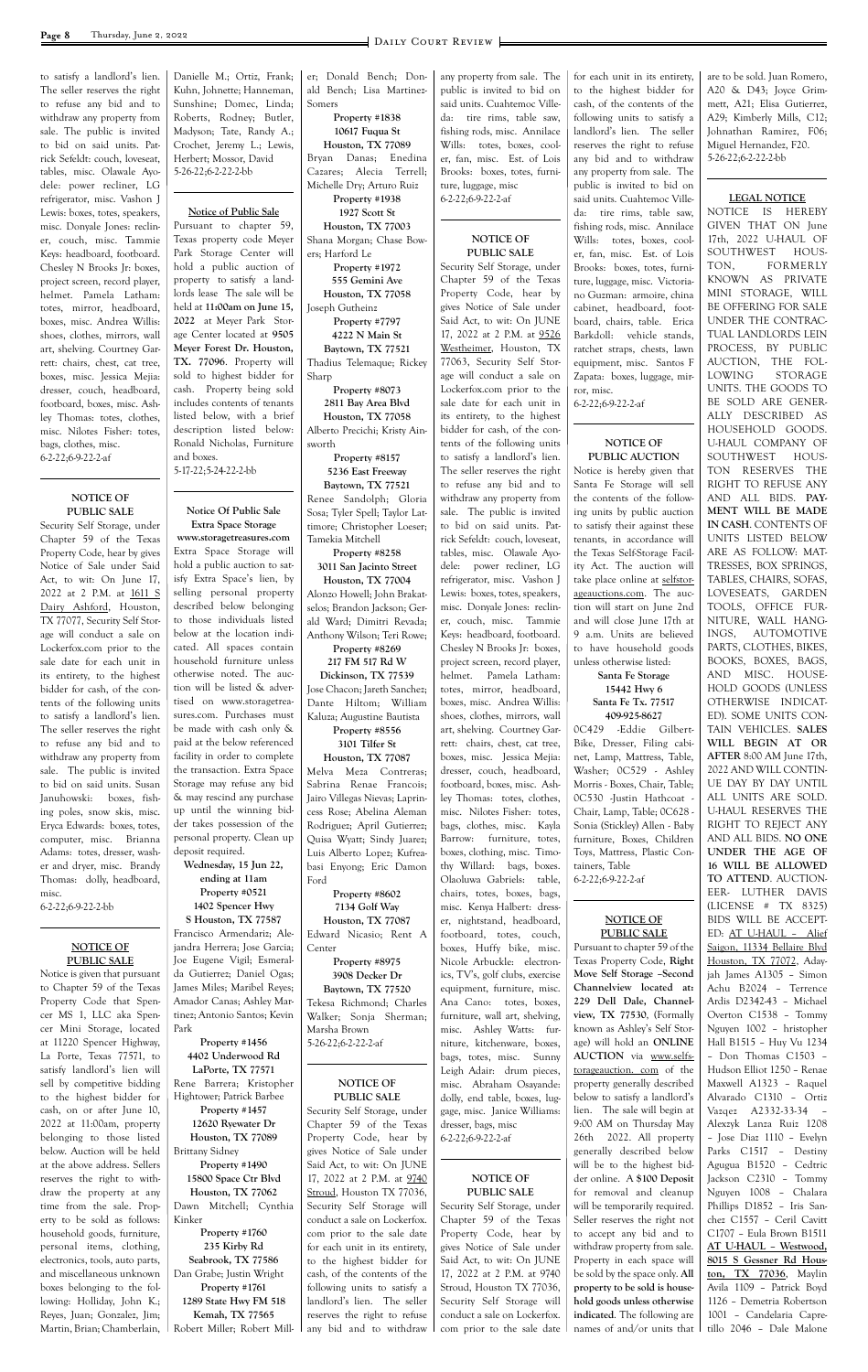1314 – Cory Peters 2018 **AT U-HAUL– Meyerland, 6808 Bissonnet Houston, TX 77074**, Britney Mcbride A0209 – Tim McConico A0305 – Miguel Angel JR Alanis A0306 – Irbin Gonzalez F761 – Guy John Baptiste G603 **AT U-HAUL – Westbelt, 10515 Southwest Fwy Houston, TX 77074**, Jerrell Hill C101 - **AT U-HAUL– Bissonnet, 10811 Bissonnet St. Houston, TX 77099**, Ngorl Rom B043 – Eustace Conjoh B135 – Alexis Bacot D006 – Jose Gomez F029 – Melanie Green F129 – Marsien Ngoufack E006 **AT U-HAUL – Beltway Southwest, 11300 S Sam Houston Pkwy W Houston, TX 77031**, Kenvin Lewis 1057 – Tarrik Lynch 1270 – Belinda Davis 1073 – Samuel Awobajo 0195 – Larry Frazier 2106 – Gina Rivas 2371 – Christina Henry 1008 – Maria Acevedo 1185 – Walter Barreda 1129 – Michael Lee 1327 **AT U-HAUL– South Stafford, 603 FM 1092 Stafford, TX 77477**, Swanita Taylor D222 – Samuel Stanley J082 – Aaron Mcleroy A025 – Griselda Lopez C142 – Cindy Marin B224 – Samuel Stanley B117 – Sandra Chesser A039 – Aaron Mcgilbra B039 – Arthur Bertagnolli C049 – Shemeka Franshaw J102 – Jon Ballard F001 – Michael Ames E012 – Earliean Patt D116 – Jajuan Eaton A119 – Brandon Flucas C137 – Aarom Mcgilbra C123 – Craig Know B011 – John Pannell F010 – Paul Aguirre C015 – Charles Rounds D218 **AT U-HAUL – NRG Stadium, 10621 S Main St Houston, TX 77025**, **AT U-HAUL – Downtown, 1617 San Jacinto St Houston, TX 77002**, Jennifer Haas 4452 – Natasha Nicole Remson 4210 – Johnathan Hall 4161 – Tameka Cottrell 3261 – Mohammed Zindadil 4274 – Samuel Weathersby 3300 – Quaniesha Dorsey 3161 **AT U-HAUL – Midtown, 2420 Louisiana Houston TX 77006**, Pearlie Taylor B347 – Thaddeus Richardson A324 -Patrick Godal A204 – Christine Brill A340 – Taahi

Ali A319 – Lawrence White A229 – Caitlyn Mccreary B206 – Ricky Brown A428 – Crystal Porter B011 – John Nickles A339 – Michelle Lee A040 -Christopher Scott B369 – Edwin Pena A151 5-26-22;6-2-22-2-bb

**Notice of Public Sale** Notice of Public Sale of property to satisfy a landlord's lien. Sale to be held online at www.storage treasures.com. All units contain general household items unless otherwise noted. Bidding will open 5/26/22 at 1pm and conclude 6/9/22 at 1pm. Cleanup deposit is required. Seller reserves the right to withdraw the property at any time before the

## **Notice to Creditors**

sale. Units are sold as-is to the highest bidder. Facilities are located at the following locations and includes the contents of the space for the following tenants:

**Amazing Spaces 21836 Holzwarth Rd, Spring, TX 77388** Crystal Brown, Cynthia Mayo, Crystal James **18250 Interstate 45 S, Shenandoah, TX 77384** Eric Armstead, Donna Williams, Ashleigh Thompson **32620 FM 2978 Rd, Magnolia, TX 77354** Shaun West 5-26-22;6-2-22-2-bb

**Notice Of Public Sale** Tech Secured Storage Located at 23512 Kuykendahl Rd, Tomball, TX Will be having an auction to be held @ 11AM 6/28/2022 on storageauctions.com Anthony Stevenson #1b07 – dressers, night stands, boxes; Anthony Sanchez #1b09 – tools, power tools, boxes; Glen Galloway #1b56 – tv, tables, plastic containers, boxes; Justin Orr #1c01 – freezer, dressers, tables; Lloyd Terry #1c23 – stereo equip., chairs, boxes; Jaron Specht #1c33 – clothing, misc. items; Brandon Sizemore #1c41 – tables, plastic containers, clothing; Sarah Hepner #1c42 – dressers, boxes; Glen Galloway #1c49 – tv, plastic containers, boxes, clothing; Adam Leday #1e18 – dryer, dressers; Mary Noyola #2a06 – chairs, plastic containers; Tisha Gibson #2b28 – bags Plastic containers, boxes; Kathryn Sturek #2b45 – bed frame; Aaron Gallipeau #2c09 – dressers, chairs, plastic containers, boxes; Shannon Guilford #2d11 – lamps, plastic containers, boxes, clothing; Troy Gjerde #3j01 – tools, dressers, plastic containers 6-2-22;6-28-22-2-af

#### **NOTICE OF PUBLIC SALE**

Zackary Jackson, 239; Keith Roberts, 275; Stephen Cooper, 508; Lyza Hernandez, 557; Marilu Magana Gomez, 634; Marcelo Maximo, 639. 6-2-22;6-9-22-2-bb

### **NOTICE TO CREDITORS No. 505,222**

 Notice is hereby given that on May 5, 2022, an order was entered appointing ALICE MARTINEZ as Administrator of the Estate of MARTIN MARTINEZ, DECEASED, by the Honorable Probate Court No. 4 of Harris County, Texas, which estate is pending upon the Probate Docket of said Court.

Pursuant to chapter 59 of the Texas Property Code, **Right Move Self Storage – Channelview located at: 15701 East Freeway, Channelview, TX 77530**, will hold an **ONLINE AUCTION** via www.selfstorageauction.com of the property generally described below to satisfy a landlord's lien. The sale will begin at **10:00 AM** on **Thursday, June 2nd, 2022.** All property generally described below will be to the highest bidder online. A **\$100 Deposit** for removal and cleanup will be temporarily required. Seller reserves the right not to accept any bid and to withdraw property from sale. Property in each space will be sold by the space only. **All property to be sold is household goods unless otherwise indicated**. The following are names of and/ or units that are to be sold. AN INCAPACITATED PERSON c/o Gus G. Tamborello, 1455 West Loop South, Suite 775, Houston, Texas 77027.

 All persons having claims against said Estate being administered are hereby requested to present the same within the time prescribed by law to: ALICE MARTINEZ, Administrator of the Estate of MARTIN MARTINEZ, DECEASED c/o Gus G. Tamborello, 1455 West Loop South, Suite 775, Houston, Texas 77027.

#### **NOTICE TO CREDITORS No. 505,126**

 Notice is hereby given that on May 19, 2022, an order was entered appointing JESSE WEINSTOCK as the GUARDIAN OF THE PERSON AND ESTATE OF BARBARA ABALOS BRANES, AN INCAPACI-TATED PERSON by the Honorable Probate Court No. 1 of Harris County, Texas, which estate is pending upon the Probate Docket of said Court.

 All persons having claims against said Estate being administered are hereby requested to present the same within the time prescribed by law to: JESSE WEINSTOCK, GUARD-IAN OF THE PERSON AND ESTATE OF BAR-BARA ABALOS BRANES,

**NOTICE TO CREDITORS No. 22-CPR-037262** On the 13th day of April, 2022, Letters Testamentary upon the Estate of Langston Ray Thomas, Deceased were issued to Carolyn C. Thomas, Independent Executrix by the County Court at Law #4 of Fort Bend County, Texas, in cause number 22-CPR-037262 pending upon the docket of said Court. All persons having claims against said

Estate are hereby required to present them within the time prescribed by law at the address shown below. The name where claims may be sent is Junker Law, PLLC, whose address is 212 Jackson St., Richmond, TX 77469, Telephone: 281-342-9476, Fax: 832-553-7964, /s/ Julius Eric Junker, TX Bar Number: 24064146

## **NOTICE TO CREDITORS No. 504,814**

**Notice of Appointment of Independent Executor** Notice is hereby given

that on the 17th day of May, 2022, Letters Testamentary upon the Estate of Curtis Eugene Litton, deceased, were issued to the undersigned Misty Lynn Wright, by the Honorable Judge of Probate Court No. 1 of Harris County, Texas, in Cause No. 504,814, pending upon the docket of said Court. All persons having claims against said Estate are hereby required to present the same within the time prescribed by law at 20501 Katy Fwy #217 Katy TX 77450. Dated this 31st day of May, 2022. Karen Taylor, Attorney for the Estate of Curtis Eugene Litton, deceased. S.B.T 19708650, Telephone: 2815796044, Fax: 2815796442

#### **NOTICE TO CREDITORS No. 503,380**

Notice is hereby given that original Letters Testamentary for the Estate of NICK JOHN PEZIRTZOGLOU, Deceased, were issued on May 13, 2022, in Cause No. 503,380, pending in the Probate Court No. Two (2) of Harris County, Texas to: RACHEL MARIE PEZIRTZOGLOU. Claims may be presented

in care of the attorney for the estate, addressed as follows: c/o: David A. Jackson, Estate of NICK JOHN PEZIRTZOGLOU, Deceased, 5851 San Felipe, Suite 925, Houston, Texas 77057

All persons having claims against this Estate which is currently being administered are required to present them within the time and manner prescribed in the law.

> **NOTICE TO CREDITORS No. 22-42611-P**

 On the 25th day of May, 2022, Letters Of Administration upon the Estate of Jeffrey M. Greenfield a/k/a Jeffrey Michael Greenfield, Deceased were issued to Michelle Allison Garcia, Dependent Administrator by the County Court at Law #2 of Montgomery County, Texas, in cause number 22-42611-P pending upon the docket of said Court.

All persons having claims against said Estate are hereby required to present them within the time prescribed by law at the address shown below. The name where claims may be sent is Lisa L. Wilson, whose address is 1235 North Loop W Ste 907 Houston TX 77008, Telephone: 713-880-3939, Fax: 713-880-9990, /s/ Lisa L. Wilson, TX Bar Number: 00795723

#### **NOTICE TO CREDITORS No. 22-CPR-037378**

 On the 25th day of May, 2022, Letters Testamentary upon the Estate of John Rommel Irish, Deceased were issued to Anne Dodd Britton, Independent Executor by the County Court of Fort Bend County, Texas, in cause number 22-CPR-037378 pending upon the docket of said Court. All persons having claims against said Estate are hereby required to present them within the time prescribed by law at the address shown below. The name where claims may be sent is Jordan J. Marin, whose address is 24 Greenway Plaza, Suite 2050, Houston, TX 77046, Telephone: 713-961-9045, Fax: 713-961-5341, /s/ Jordan J. Marin, TX Bar Number: 24116848

## **NOTICE TO CREDITORS No. 504,982**

 On the 1st day of June, 2022, Letters Testamentary upon the Estate of Gary R Joachim, Deceased were issued to Nancy L Toy, Independent Executor by the Probate Court #1 of Harris County, Texas, in cause number 504,982 pending upon the docket of said Court. All persons having claims against said Estate are hereby required to present them within the time prescribed by law at the address shown below. The name where claims may be sent is Richard E Sympson, whose address is 1111 North Loop West Ste 1115

Houston, Texas 77008, Telephone: 713-681-3159, Fax: 713-683-8005, /s/ Richard E Sympson, TX Bar Number: 19596800

**NOTICE TO**

**CREDITORS No. 504,919** On the 19th day of May, 2022, Letters Testamentary upon the Estate of Donald Earl Watson, Sr., Deceased were issued to Donna Rae Watson, Independent Executor by the Probate Court #3 of Harris County, Texas, in cause number 504,919 pending upon the docket of said Court. All persons having claims against said Estate are hereby required to present them within the

time prescribed by law at the address shown below. The name where claims may be sent is Angelica L. Farinacci, whose address is 700 Louisiana Street, 48th Floor, Houston, Texas 77002, Telephone: 7132603926, Fax: 7132603903, /s/ Angelica L. Farinacci, TX Bar Number: 24075616

#### **NOTICE TO CREDITORS No. 22-42554-P**

On the 19th day of May, 2022, Letters of Independent Administration upon the Estate of Mike Starovic, Deceased, were issued to Wanda Alaine Starovic, Independent Administrator by the County Court # 2 of Montgomery County, Texas, in cause number 22-42554-P pending upon the doket of said Court.

All persons having claims against said Estate are hereby required to present them within the time prescribed by law at the address shown below. The name where claims may be sent is Dean Gehring - Attorney at Law, whose address is 13620 Highway 105 West, Conroe, TX 77304, Telephone: (936)499-5915, Fax: (936) 441-0604, Email: gehring@ consolidated.net, TX Bar Number: 24002131, Signature: /s/ Dean Gehring

#### **NOTICE TO CREDITORS No. 22-42789-P**

**Notice To All Persons Having Claims Against The Estate Of Betty Campbell Vinson, Deceased**

Notice is hereby given that original Letters Testamentary for the Estate of Betty Campbell Vinson were issued on May 12, 2022, in Cause No. 22-42789-P, pending in the County Court at Law #2 of Montgomery County, Texas, to: Raymond James Vinson, II c/o Jeffrey H. Ullrich Attorney At Law, 1512 North Interstate 45, Conroe, Texas 77301.

All persons having claims against this Estate which is currently being administered are required to present them within the time and in the manner prescribed by law. Dated the 23rd day of May, 2022. /s/ Jeffrey H. Ullrich Attorney for the estate

**NOTICE TO CREDITORS No. 22-42868-P Notice To All Persons Having Claims Against The Estate Of Bettye Pfeffer Arnold, Deceased** Notice is hereby given that original Letters Testamentary for the Estate of Bettye Pfeffer Arnold were issued on May 19, 2022, in Cause No. 22-42868-P, pending in the County Court at Law #2 of Montgomery County,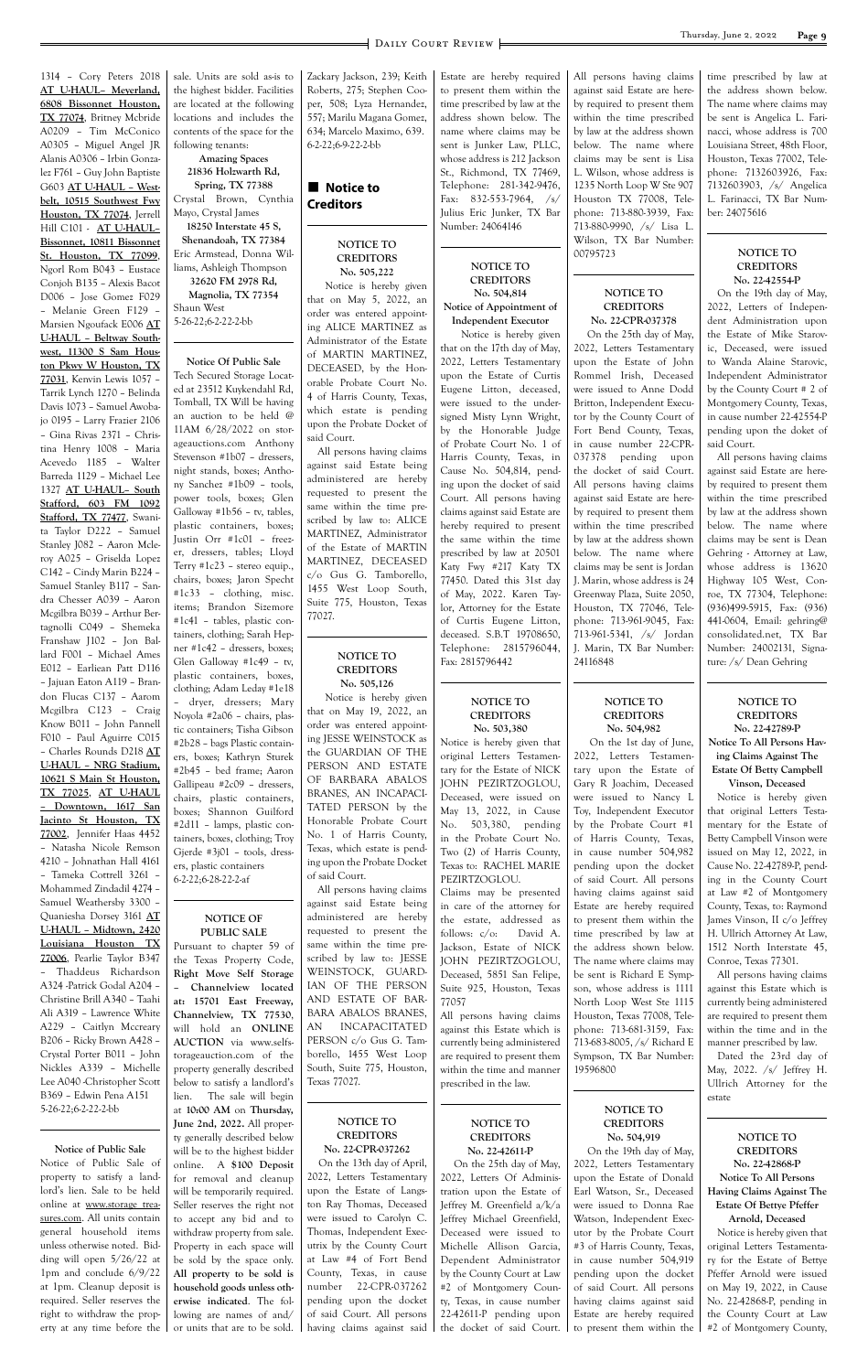Texas, to: Steven V. Arnold c/o Jeffrey H. Ullrich Attorney At Law, 1512 North Interstate 45, Conroe, Texas 77301.

All persons having claims against this Estate which is currently being administered are required to present them within the time and in the manner prescribed by law.

Dated the 23rd day of May, 2022. /s/ Jeffrey H. Ullrich Attorney for the estate

#### **NOTICE TO CREDITORS No. 22-42572-P**

On the 19th day of May, 2022, Letters testamentary upon the Estate of Barbara J. Irvine, Deceased, were issued to Kathleen Davis Marechek, Independent Executor by the County Court # 2 Of Montgomery County, Texas, in cause number 22-42572-P pending upon the docket of said Court.

All persons having claims against said Estate are hereby required to present them within the time prescribed by law at the address shown below. The name where claims may be sent is Dean Gehring - Attorney at Law, whose address is 13620 Highway 105 West, Conroe, TX 77304, Telephone: (936) 499-5915, Fax: (936) 441-0604, Email: gehring@ consolidated.net, TX Bar Number: 24002131, Signature: /s/ Dean Gehring

#### **NOTICE TO CREDITORS No. 478,973**

On the 18th day of May, 2022, Letters Administration upon the Estate of Pablo Armando Villarreal, Deceased, were issued to San Junita Villarreal, Independent Administratrix by the Probate Court# 1 of Harris County, Texas, in cause number 478,973 pending upon the docket of said Court.

All persons having claims against said Estate are hereby required to present them within the time prescribed

by law at the address shown below. The name where claims may be sent is William Capasso, Law Office of William Capasso, PLLC, whose address is 835 Yale St., Houston, TX 77007, Telephone: (713) 928-6700, Fax: (713) 928-3700, Email: Wpce Capassolaw.com, TX Bar Number: 24014271

#### **NOTICE TO CREDITORS No. 501,067** On the 15th day of February, 2022, Letters Testamentary upon the Estate of Amelda Rutherford Deceased, were issued to Clifford Rutherford Independent Executor by the

Probate Court # Four (4)

of Harris County, Texas, in cause number 501,067 pending upon the docket of said Court.

All persons having claims against said Estate are hereby required to present them within the time prescribed by law at the address shown below The name where claims may be sent is Law Offices of Darrell L. Wright, whose address is 1415 North Loop West, Suite 305, Houston, Texas 77008, Telephone: (713)552-0600, Fax: (713)752-2812, Email: attornaydwright@sbcglobal.net, TX Bar Number: 24037744, Signature: /s/ Derrell L. Wright

#### **NOTICE TO CREDITORS No. 500,346**

On the 8th day of March, 2022, Letters Testamentary upon the Estate of Paul C. Clophus Deceased, were issued to Cara Paulette Clophus a/k/a Cara Clophus Wright Independent Executrix by the Probate Court # One (1) of Harris County, Texas, in cause number 500,346 pending upon the docket of said Court.

All persons having claims against said Estate are hereby required to present them within the time prescribed by law at the address shown below. The name where claims may be sent is Law Offices of Derrell L. Wright, whose address is 1415 North Loop West, Suite 305, Houston, Texas 77008, Telephone: (713) 552-0600, Fax: (713) 752-2812, Email: attorneydwright@sbcglobal.net, TX Bar Number: 24037744, Signature: /s/ Derrell L. Wright

#### **NOTICE TO CREDITORS No. 502,578**

Notice is hereby given that original Letters Testamentary for the Estate of Sonja Henderson Stephens, Deceased, were issued on May 19, 2022, in Cause No. 502,578, pending in the Probate Court No. Two, Harris County, Texas, to: Mark

Wayne Stephens.

All persons having claims against this Estate which is currently being administered are required to present them to the undersigned within the time and in the manner prescribed by law. c/o: Mark Wayne Stephens, 45 North Cale, P.O. Box 161, Poseyville, Indiana 47633. Dated the 25th day of May, 2022. Richard A. Shuman, P.C., 4407 Arbor Brook Ct., Pasadena, Texas 77505, Telephone: (281) 487-5297 /s/ By: Richard A. Shuman Attorney for Mark Wayne Stephens State Bar No.: 18326500, E-mail: ricashu@yahoo.com

**NOTICE TO**

#### **CREDITORS No. 503,523**

Notice is hereby given that original Letters Testamentary for the Estate of Ella Mae White, Deceased, were issued on May 19, 2022, in Cause No. 503,523, pending in the Probate Court No. 2, Harris County, Texas, to: Richard L. White.

All persons having claims against this Estate which is currently being administered are required to present them to the undersigned within the time and in the manner prescribed by law. c/o: Richard L. White, 226 Viceroy St., Houston, Texas 77034.

Dated the 25th day of May, 2022. /s/ Larry Wilson Attorney for Richard L. White State Bar No.: 21733000, 3515 Preston Avenue, Suite 101, Pasadena, Texas 77505, Telephone: (281) 998-8880, Facsimile: (281) 998-8479, E-mail: larrywilsonatty@hotmail.com

#### **NOTICE TO CREDITORS No. 502,802**

On the 13th day of May, 2022, Letters of Administration upon the Estate of Jack A. Bradsher, Jr., Deceased, were issued to Susan Bradsher, Independent Administrator With Will Annouced by the Probate Court # 1 of Harris County, Texas, in Cause number 502,802, pending upon the docket of said Court. All persons having claims against said Estate are hereby required to present them within the time prescribed by law at the address shown below. The name where claims may be sent is Susan Bradsher c/o John Ezell, est, whose address is 2551 O'Day Rd, Pearland, TX 77581, Telephone: 713 759 1832, Fax: 281 485 5355, TX Bar Number: 06763100, Signature: /s/ John Ezell

#### **NOTICE TO CREDITORS No. 504,220**

Bar No.: 12268600, 6750 West Loop South Suite 850, Bellaire, Texas 77401, Telephone: (713) 850-7148, Facsimile: (713) 850-7829, E-mail: Mcohen@babchick-

cohen.com

#### **NOTICE TO CREDITORS No. 504,047**

On April 14, 2022, Letters Testamentary upon the Estate of Abraham Perales Chavira Deceased, were issued to Nidia Chavira Guzman, Independent Executor, by the Probate Court Number 3 of Harris County, Texas, in cause number 504,047 pending upon the docket of said Court. All persons having claims against said Estate are hereby required to present them within the time prescribed by law at the address shown below. The name where claims may be sent is, whose address is: Nidia Chavira Guzman, 505 Vincent Street, Houston, Texas 77009

Notice is hereby given that original Letters Testamentary for the Estate of Bonnie L. Dickey (also known as Bonnie Lou Dickey and Bonnie Mensen Dickey), Deceased, were issued on May 18, 2022, in Cause No. 504,220, pending in the Probate Court No: Four (4), Harris County, Texas, to: Sandra LaRae Tyler (also known as Sandy L. Tyler). All persons having claims against this Estate which is currently being administered are required to present them to the undersigned within the time and in the manner prescribed by law. c/o: Mona L. Cohen Attorney at Law, 6750 West Loop South, Suite 850, Bellaire, Texas 77401. Dated the 25th day of May, 2022. /s/ Mona L. Cohen Attorney for the Estate State Askins, P.C., P.O. Box 1218,

## **NOTICE TO CREDITORS No. 504,562**

On the 25th day of May, 2022, Letters Testamentary upon the Estate of Charles S. Sacco, Deceased, were issued to Rose Marie Sacco, Independent Executor by the Probate Court # 2 of Harris County, Texas, in cause number 504,562 pending upon the docket of said Court. All persons having claims against said Estate are hereby required to present them within the time prescribed by law at the address shown below. The name where claims may be sent is Wendy L. Prater, Attorney at Law, whose address is 1919 North Loop West, Suite 490, Houston, Texas 77008, Telephone: 713-802- 9171, Fax: 713-802-9173, TX Bar Number: 16233030, Signature: /s/ Wendy L. Prater

**NOTICE TO CREDITORS No. 504,375** Notice is hereby given that original Letters Testamentary for the Estate of La Rue Elizabeth Tucker Grant, Deceased, were issued on May 19, 2022, in Docket No. 504,375, pending in Probate Court No. 4 of Harris County, Texas, to: Sidney Tucker Grant, Independent Executor. All persons having claims against said Estate are hereby required to present the same to said Independent Executor within the time and in the manner prescribed by law, at the address shown below. The residence of the Independent Executor is in Harris County, Texas. The post office address is: c/o Mr. Clark T. Askins, Askins &

La Porte, TX 77572.

### **NOTICE TO CREDITORS No. 503,371** On the 19th day of May

2022, Letters Testamentary upon the Estate of Carl Rabon Roberson a/k/a Carl R. Roberson, Deceased, were issued to Lisa Slaton, Independent Executor by the Probate Court # One (1) of Harris County, Texas, in docket number 503,371 pending upon the docket of said Court.

All persons having claims against said Estate are hereby required to present them within the time prescribed by law at the address shown below. The name where claims may be sent is Lisa Slaton, whose address is 5107 Inglewood Drive, Pasadena, TX 77505, TX Bar Number: 06062400, Signature: /s/ Bobby Dover

#### **NOTICE TO CREDITORS No. 504,788**

On the 4th day of May, 2022, Letters Testamentary upon the Estate of Mary W. Leach, Deceased, were issued to Betty Leach Hawkins, Independent Executor by the Probate Court # 1 of Harris County, Texas, in cause number 504,788 pending upon the docket of said Court..

All persons having claims against said Estate are hereby required to present them within the time prescribed by law at the address shown below. The name where claims may be sent is Betty Leach Hawkins, whose address is 1500 Vermont Ave., NW, Apt. 2, Washington, D.C. 2005, Telephone: (713) 752-4347, TX Bar Number: 24110428, Signature: /s/ Genevieve Tarlton

## **NOTICE TO CREDITORS No. PR42493**

**Notice To All Persons Having Claims Against The Estate Of Margarette Saculla**

**Notice Of Appointment Of Independent Executor** Notice is hereby given that on May 19, 2022, Letters Testamentary as Independent Executor upon the above Estate were issued to: Pamela Marie Saculla, now know as Pamela Such, by the Honorable County Court at Law No. 1 of Brazoria County, Texas, in Cause PR42493 pending upon the Probate Docket of said Court. All persons having claims against the Estate being administered are hereby requested to present the same within the time prescribed by law to the following: E. Frank Earley, III P.C. E. Frank Earley, III, 843 Sig-

nature Cove, League City, Texas 77573, efrankearley@ msn.com

## **NOTICE TO CREDITORS No. 505,344**

On the 25th day of May, 2022, Letter Testamentary upon the Estate of Wiloma Fae Jones, Deceased, were issued to Stephanie White Moya, Independent Executor by the Probate Court# 1 of Harris County, Texas, in cause number 505,344 pending upon the docket of said Court. All persons having claims against said Estate are hereby required to present them within the time prescribed by law at the address shown below. The name where claims may be sent is Wendy L. Prater. Attorney at Law, whose address is 1919 North Loop West, Suite 490, Houston, Texas 77008, Telephone 713- 802-9171, Fax 713-802-9173, TX Bar Number: 16233030, Signature: /s/ Wendy L. Prater

### **NOTICE TO CREDITORS No. 504,662**

Notice is hereby given that original Letters Testamentary for the Estate of Stuart Edwin Levy, Deceased, were issued on May 24, 2022 under Docket No. 504,662, pending in the Probate Court No. One (1) of Harris County, Texas, to Joanne Sblendorio-Levy.

Claims may be presented in care of the Attorney for the Estate addressed as follows: Mrs. Joanne Sblendorio-Levy, Estate of Stuart Edwin Levy, Deceased, c/o Geoff R. Casavant, P.C., 9614 Kerrwood Lane, Houston, Texas 77080.

All persons having claims against this Estate, which is currently being administered, are required to present them within the time and in the manner prescribed by law. Geoff R. Casavant, P.C. Geoff R. Casavant TBN 00787214, 9614 Kerrwood Lane, Houston, Texas 77080, Ph. (713) 446-9756, Email grc@tx-probate.com Attorney for Independent

Executor

#### **NOTICE TO CREDITORS No. 502,595**

On the 24th day of May, 2022, Letters Testamentary upon the Estate of Kenneth Elwood Smith, Deceased, were issued to Wanda Smith, Independent Executor by the Probate Court # 4 of Harris County, Texas, in cause number 502,595 pending upon the docket of said Court.

All persons having claims against said Estate are hereby required to present them within the time prescribed by law at the address shown

Notices continued on backpage